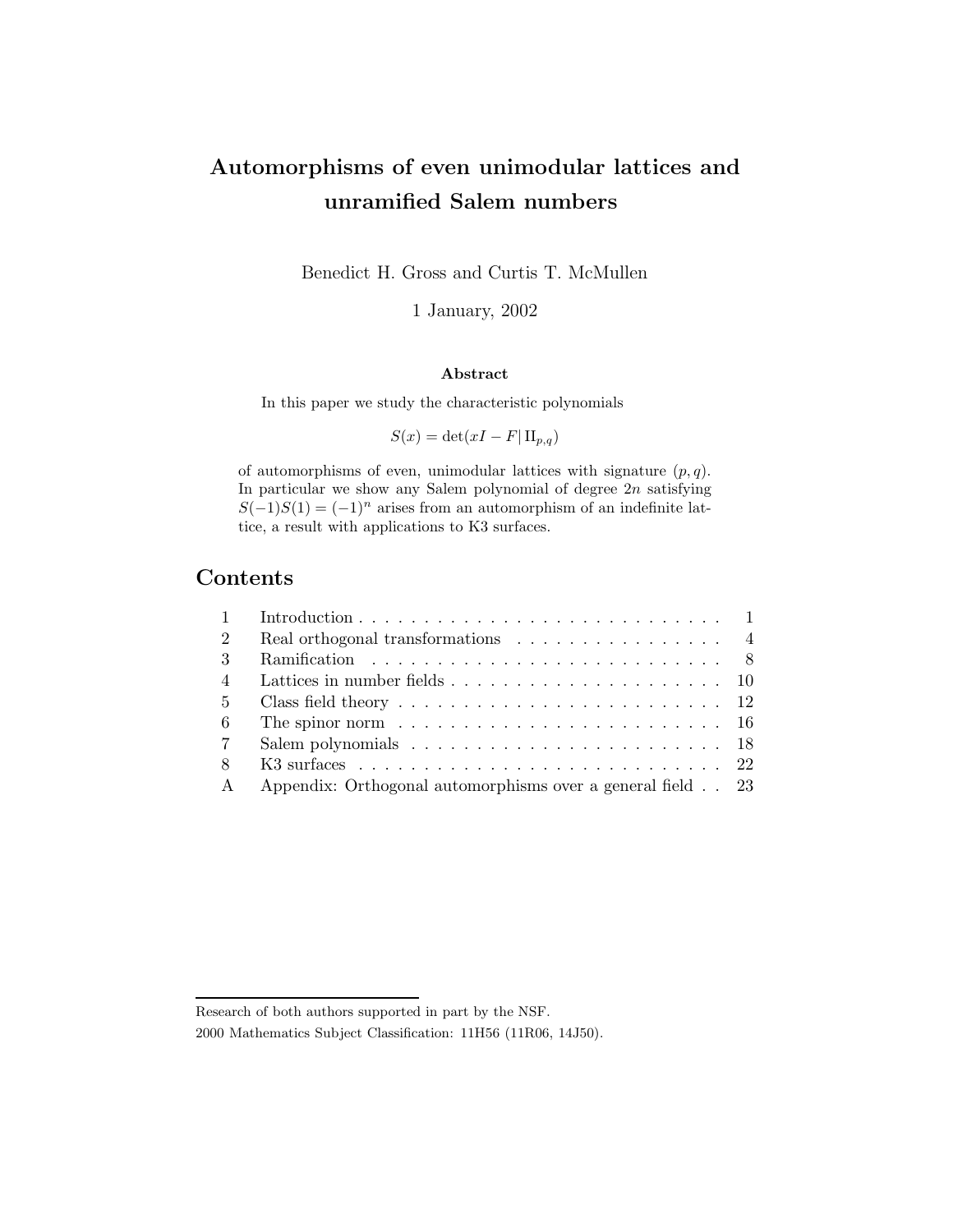#### 1 Introduction

Let  $\prod_{p,q}$  denote the even, indefinite, unimodular lattice with signature  $(p,q)$ . As is well-known, such a lattice exists iff  $p \equiv q \mod 8$ , in which case  $\prod_{p,q}$  is unique up to isomorphism [Ser], [MH].

Let SO( $\text{II}_{p,q}$ ) denote the group of isomorphisms  $F: \text{II}_{p,q} \to \text{II}_{p,q}$  preserving the inner product and orientation. This paper addresses:

Question 1.1 *What are the possibilities for the characteristic polynomial*  $S(x) = \det(xI - F)$  *of an automorphism*  $F \in SO(H_{p,q})$ ?

Upon tensoring with  $\mathbb{R}$ , we can regard  $F$  as an element of the orthogonal group  $\text{SO}_{p,q}(\mathbb{R})$  of a quadratic form of signature  $(p,q)$  on  $\mathbb{R}^{2n}$ ,  $2n = p + q$ . The condition  $F \in \mathrm{SO}_{p,q}(\mathbb{R})$  already implies:

- $S(x)$  is a *reciprocal* polynomial (we have  $x^{2n}S(1/x) = S(x)$ ); and
- $(p,q) \geq (s,s)$  and  $(p,q) \equiv (s,s) \mod 2$ , where 2s is the number of roots of  $S(x)$  off the unit circle.

A subtler arithmetic condition satisfied by the characteristic polynomial of an automorphism of  $II_{p,q}$  is:

• The integers  $|S(-1)|$ ,  $|S(1)|$  and  $(-1)^nS(1)S(-1)$  are all squares.

See §6. We speculate that these 3 conditions may be *sufficient* for a monic irreducible polynomial  $S(x) \in \mathbb{Z}[x]$  to be realized as the characteristic polynomial of an automorphism of  $II_{p,q}$ .

Unramified polynomials. The main result of this paper answers Question 1.1 in a special case. Let us say a monic reciprocal polynomial  $S(x) \in \mathbb{Z}[x]$ is *unramified* if

•  $|S(-1)| = |S(1)| = 1$ ; equivalently, if  $S(-1)S(1) = (-1)^n$  (see §3).

**Theorem 1.2** *Let*  $S(x) \in \mathbb{Z}[x]$  *be an unramified, irreducible, monic reciprocal polynomial, of degree*  $2n$ *, with*  $2s$  *roots off the unit circle. Let*  $\prod_{p,q}$  *be an even, indefinite unimodular lattice with signature* (p,q) *satisfying*

$$
p + q = 2n
$$
,  $(p,q) \ge (s,s)$ , and  $(p,q) \equiv (s,s) \mod 2$ .

*Then there is an automorphism*

$$
F:\mathrm{II}_{p,q}\to \mathrm{II}_{p,q}
$$

*with characteristic polynomial*  $S(x)$ *.*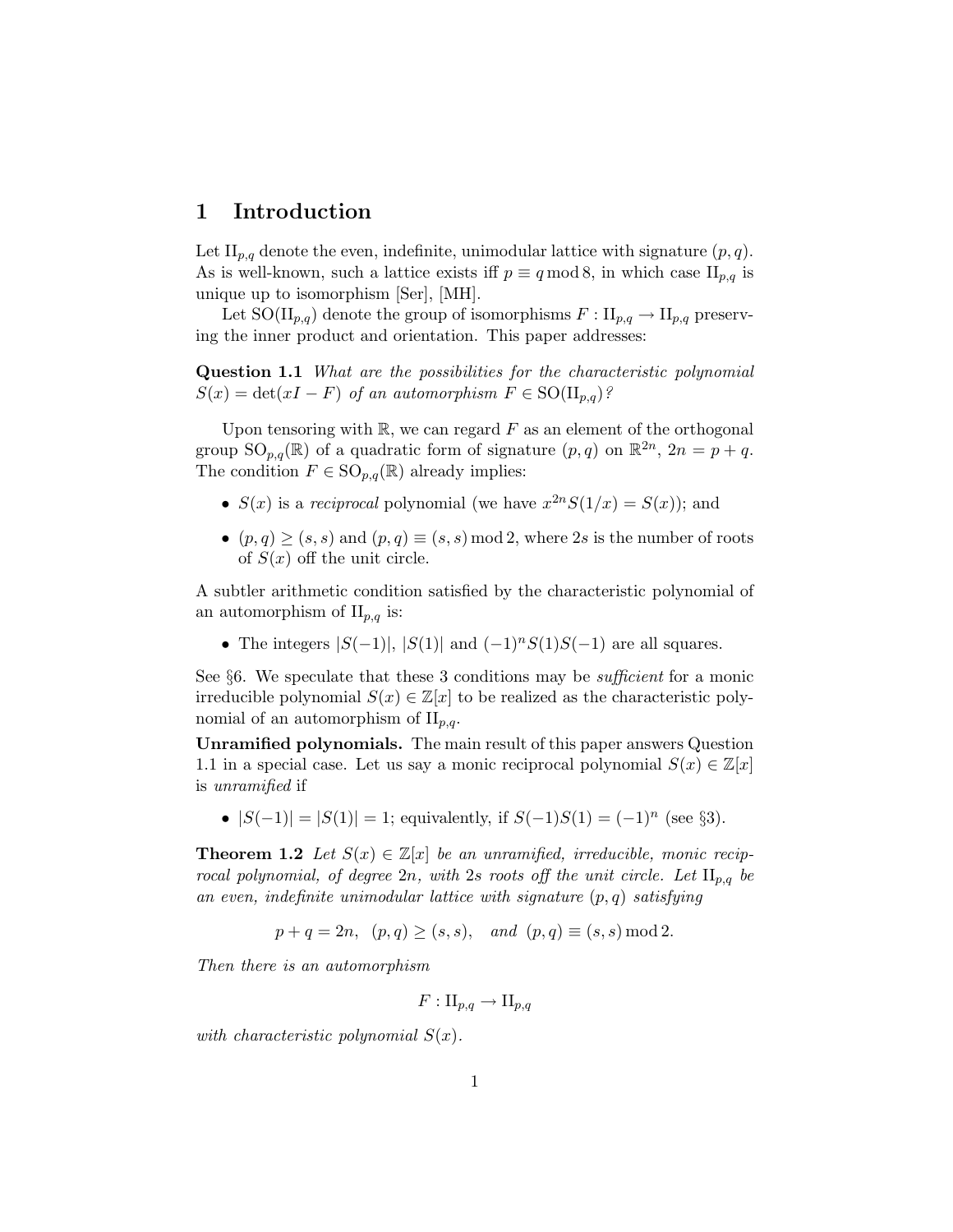The following more precise form of the theorem allows one to control the real conjugacy class of F.

**Theorem 1.3** Let  $F \in SO_{p,q}(\mathbb{R})$  be an orthogonal transformation with ir*reducible, unramified characteristic polynomial*  $S(x) \in \mathbb{Z}[x]$ *. If*  $p \equiv q \mod 8$ *, then there is an even unimodular lattice*  $L \subset \mathbb{R}^{p+q}$  *preserved by* F.

To prove these results, we synthesize a lattice automorphism from its characteristic polynomial. The construction takes place in the quadratic extension of number fields  $K/k$ , where  $K = \mathbb{Q}[x]/S(x)$  and  $Gal(K/k)$  is generated by the involution  $\alpha \mapsto \overline{\alpha}$  sending x to  $x^{-1}$ . Given a fractional ideal  $L \subset K$  and  $\xi \in k^*$ , we define an automorphism  $F : L \to L$  by  $F(\alpha) = x\alpha$ . Then F belongs to the orthogonal group  $SO(L)$  for the inner product

$$
\langle \alpha, \beta \rangle_L = \text{Tr}_{\mathbb{Q}}^K(\xi \alpha \overline{\beta}).
$$

Using class field theory, we show  $L$  can be chosen to be an even, unimodular lattice of any signature compatible with the condition  $p \equiv q \mod 8$ ; and by construction, the characteristic polynomial of F is  $S(x)$ . See §§2–5.

Cyclotomic polynomials. It is easy to see that the cyclotomic polynomial  $\Phi_d(x) \in \mathbb{Z}[x]$  of degree  $\phi(d)$  is unramified unless  $d = r^e$  or  $2r^e$  for some prime  $r$  (see §7). So the preceding results imply:

**Corollary 1.4** *The indefinite lattice*  $II_{p,q}$  *admits a symmetry of order d* whenever  $p + q = \phi(d)$  and d does not have the form  $r^e$  or  $2r^e$  for some *prime* r*.*

We also recover a result first obtained in [Ba1]:

Corollary 1.5 *There exists a definite even unimodular lattice* L *of rank*  $\phi(d)$  *with a symmetry of order d whenever*  $\phi(d) = 0 \mod 8$  *and*  $d \neq r^e$  *or*  $2r^e$ , *r* prime.

**Salem polynomials.** A *Salem polynomial*  $S(x) \in \mathbb{Z}[x]$  is a monic, irreducible reciprocal polynomial with exactly two roots off the unit circle, both real and positive. The unique root  $\lambda > 1$  is a *Salem number*. (We permit quadratic Salem numbers.)

If a Salem polynomial of degree  $2n$  is unramified, then n is odd (see Proposition 3.3). In §7 we show such polynomials are abundant in each possible degree.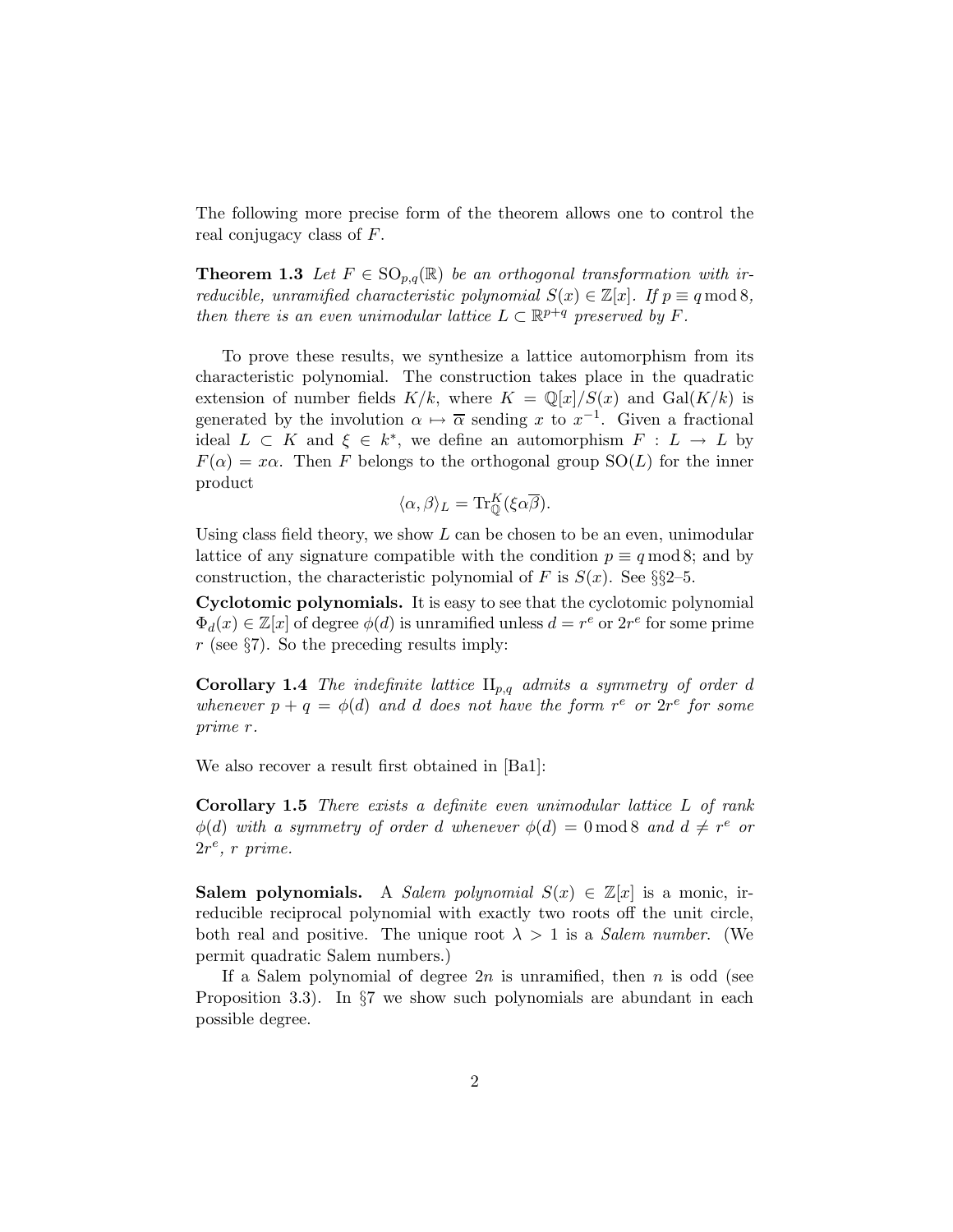**Theorem 1.6** For any odd integer  $n \geq 3$ , there exist infinitely many un*ramified Salem polynomials of degree* 2n*.*

To construct these polynomials, we start with a separable polynomial  $C(x) \in$  $\mathbb{Z}[x]$  of degree  $n-3$  with all its roots in the interval  $(-2, 2)$ . Setting

$$
R(x) = C(x)(x^2 - 4)(x - a) - 1,
$$

we show  $S(x) = x^n R(x + x^{-1})$  is an unramified Salem polynomial for all  $a \gg 0$ .

Lehmer's polynomial. Inverting this construction yields interesting factorizations for certain Salem polynomials. For example, the smallest known Salem number  $\lambda \approx 1.17628$  is a root of the *Lehmer polynomial* 

$$
S(x) = 1 + x - x3 - x4 - x5 - x6 - x7 + x9 + x10.
$$
 (1.1)

Note that  $S(x)$  is unramified. Writing  $S(x) = x^5 R(x + x^{-1})$ , we find

$$
R(x) = (x+1)^2(x^2-4)(x-1) - 1.
$$

See §7 for more details and examples.

Automorphisms of K3 surfaces. Our study of automorphisms of lattices began with K3 surfaces [Mc], and we conclude with an application to these varieties.

Let  $X$  be a complex K3 surface. With respect to the cup product, the middle-dimensional cohomology group  $H^2(X,\mathbb{Z})$  is an even, unimodular lattice of signature (3, 19). The characteristic polynomial  $S(x) = det(xI$  $f^*$ | $H^2(X)$ ) of an automorphism  $f: X \to X$  is a reciprocal polynomial with at most two roots off the unit circle, both positive. Thus if  $S(x)$  is irreducible, it is either a Salem polynomial or a cyclotomic polynomial.

Conversely, in §8 we show:

Theorem 1.7 *Let* S(x) *be an unramified Salem polynomial of degree 22,* and let  $\delta \in S^1$  be a root of  $S(x)$ . Then there exists:

- *A complex analytic K3 surface* X, and an automorphism  $f: X \to X$ , *such that*
- $S(x) = \det(xI f^*|H^2(X))$  *and*
- $f^*$  *acts on*  $H^{2,0}(X)$  *by multiplication by*  $\delta$ *.*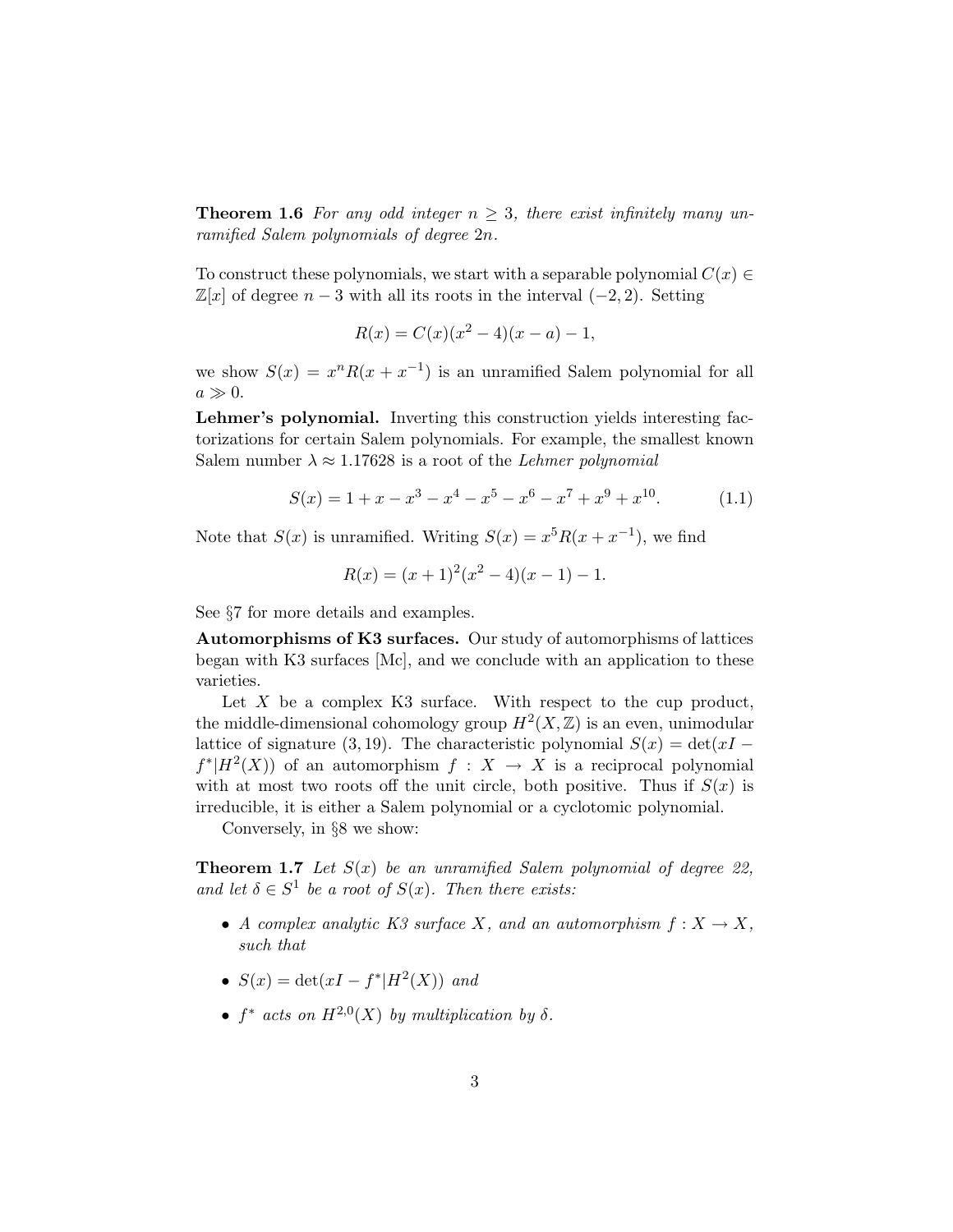(Remark: the surface  $X$  above is never projective.)

There are no known Salem numbers of trace less than −1, and only recently have infinitely many Salem numbers of trace −1 been constructed [Smy]. Using the fact that the Lefschetz number of  $f$  is non-negative, we show:

Corollary 1.8 *There are no unramified Salem numbers of degree 22 and trace less than* −2*.*

Notes. This paper elaborates the construction of lattice automorphisms in [Mc]. A similar method was used by J. G. Thompson to construct lattice automorphisms of order  $p$  [CoS, 8.7.5], and by E. Bayer-Fluckiger to characterize the cyclotomic polynomials that arise from automorphisms of definite unimodular lattices [Ba1]. For a recent survey of the construction of lattices using ideals in number fields, see [Ba2]. More examples of automorphisms of K3 surfaces via automorphisms of lattices can be found in [Bor] and the references therein.

We note that the Alexander polynomial of a knot is always a reciprocal polynomial satisfying  $|S(1)| = 1$  (see e.g. [Rol, 8.C.7]), so it verifies part of the condition to be unramified. The Lehmer polynomial and other interesting Salem polynomials arise as Alexander polynomials of pretzel knots and links [Hir].

We would like to thank E. Bayer-Fluckiger for several helpful remarks.

#### 2 Real orthogonal transformations

In this section we collect together elementary results classifying orthogonal transformations with a given characteristic polynomial over R.

Let  $\text{SO}_{p,q}(\mathbb{R})$  denote the Lie group of automorphisms  $F: \mathbb{R}^{p+q} \to \mathbb{R}^{p+q}$ with det  $F = 1$ , preserving the quadratic form

$$
x_1^2 + \dots + x_p^2 - x_{p+1}^2 - \dots - x_{p+q}^2
$$

of signature  $(p, q)$ . Recall that a monic polynomial  $S(x) \in \mathbb{R}[x]$  of degree  $2n$ is *separable* if its roots (in  $\mathbb{C}$ ) are all simple, and *reciprocal* if  $x^{2n}S(1/x) =$  $S(x)$ .

**Theorem 2.1** Let  $F \in \text{SO}_{p,q}(\mathbb{R})$  be an orthogonal transformation with sep*arable characteristic polynomial* S(x) *of degree* 2n*. Then* S(x) *is reciprocal.*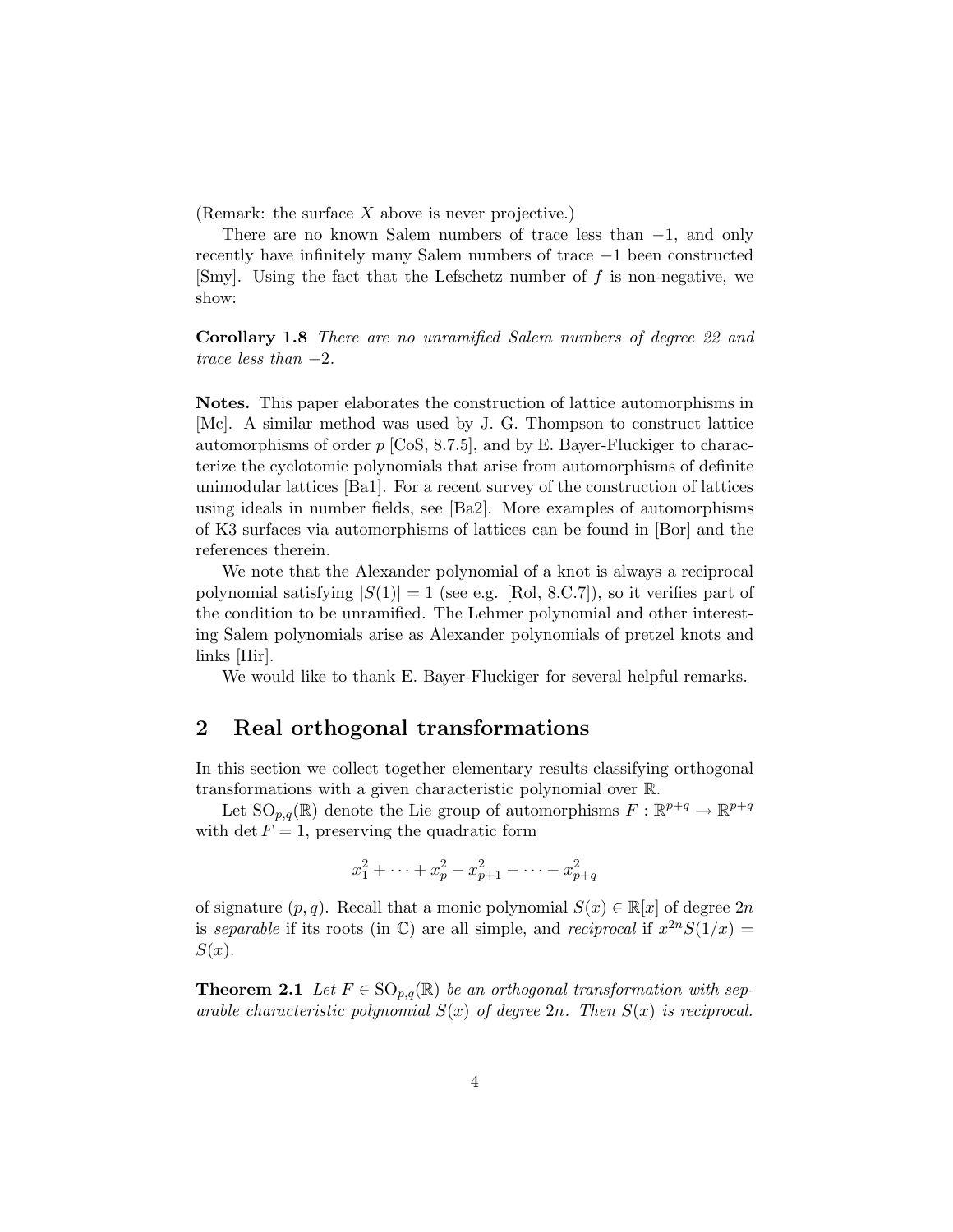Classification by sign invariant. For the remainder of this section we fix the following data:

- $S(x) \in \mathbb{R}[x]$ , a degree 2*n* monic, separable, reciprocal polynomial with 2s roots off the unit circle.
- $R(x) \in \mathbb{R}[x]$ , the associated monic degree *n* trace polynomial, defined by the condition

$$
S(x) = x^n R(x + x^{-1}).
$$

The roots of  $R(x)$  have the form  $\tau = \lambda + \lambda^{-1}$  as  $\lambda$  ranges over the roots of  $S(x)$ .

•  $T \subset \mathbb{R}$ , the  $n - s$  roots  $\tau$  of  $R(x)$  that lie in the interval  $(-2, 2)$ . The roots of  $R(x)$  in  $(-2, 2)$  correspond to conjugate pairs of roots of  $S(x)$ on  $S^1$ .

Suppose  $F \in \text{SO}_{p,q}(\mathbb{R})$  has characteristic polynomial  $S(x)$ . For each  $\tau \in T$ let

$$
E_{\tau} = \text{Ker}(F + F^{-1} - \tau I) \subset \mathbb{R}^{p+q}.
$$

Then F acts on  $E_{\tau} \cong \mathbb{R}^2$  by rotation by angle  $\theta$ , where  $2 \cos \theta = \tau$ , so  $E_{\tau}$ has signature (2,0) or (0,2). Define the *sign invariant*  $\epsilon_F : T \to \langle \pm 1 \rangle$  by

$$
\epsilon_F(\tau) = \begin{cases} +1 & \text{if } E_{\tau} \text{ has signature } (2,0), \\ -1 & \text{if } E_{\tau} \text{ has signature } (0,2). \end{cases}
$$

**Theorem 2.2** *The sign invariant of*  $F \in SO_{p,q}(\mathbb{R})$  *with characteristic polynomial* S(x) *satisfies*

$$
(p,q) = (s,s) + \sum_{T} \begin{cases} (2,0) & \text{if } \epsilon_F(\tau) = +1, \\ (0,2) & \text{if } \epsilon_F(\tau) = -1. \end{cases}
$$
 (2.1)

*Conversely, any sign invariant compatible with this condition arises for some*  $F \in \text{SO}_{p,q}(\mathbb{R})$  *with characteristic polynomial*  $S(x)$ *.* 

**Corollary 2.3** *The polynomial*  $S(x)$  *can be realized as*  $S(x) = det(xI - F)$ *for some*  $F \in \text{SO}_{p,q}(\mathbb{R}) \iff p + q = 2n, (p,q) \geq (s,s), \text{ and } (p,q) \equiv$  $(s, s) \mod 2$ .

**Theorem 2.4** Let  $F, G \in SO_{p,q}(\mathbb{R})$  have characteristic polynomial  $S(x)$ . *Then* F and G are conjugate in  $O_{p,q}(\mathbb{R})$  *if and only if they have the same sign invariant.*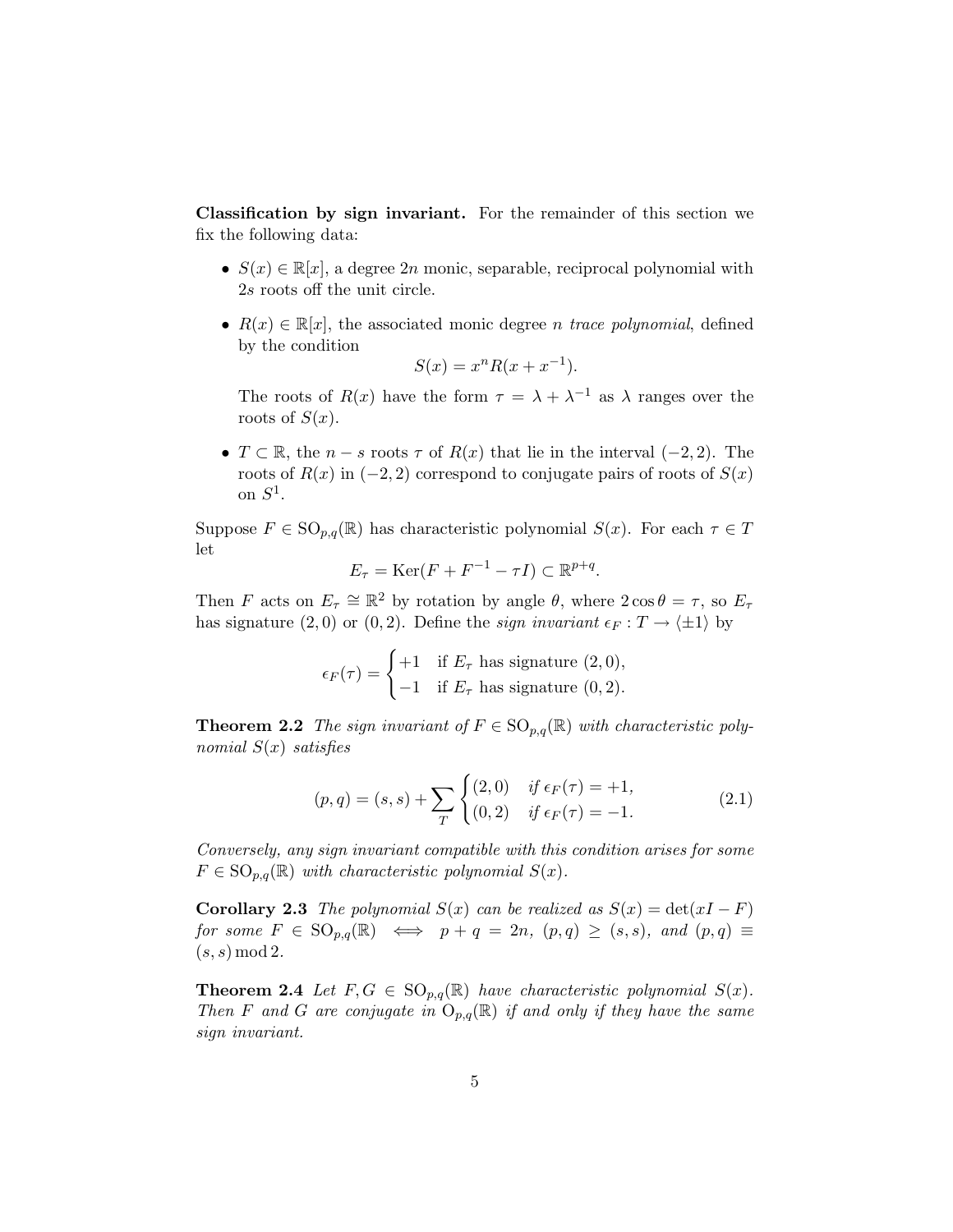**Corollary 2.5** *The number of*  $O_{p,q}(\mathbb{R})$  *conjugacy classes of*  $F \in SO_{p,q}(\mathbb{R})$ *with characteristic polynomial* S(x) *is given by the binomial coefficient*

$$
N = \binom{n-s}{(p-s)/2},
$$

*provided at least one such* F *exists.*

**Proof of Theorem 2.1.** For each root  $\lambda \in \mathbb{C}$  of  $S(x)$ , let  $V_{\lambda} \subset \mathbb{C}^{p+q}$ denote the corresponding 1-dimensional eigenspace of F. Then for  $v \in V_{\alpha}$ and  $w \in V_\beta$  we have

$$
\langle v, w \rangle = \langle Fv, Fw \rangle = \alpha \beta \langle v, w \rangle,
$$

so  $V_{\alpha}$  and  $V_{\beta}$  are orthogonal unless  $\alpha = 1/\beta$ . Since the inner product is nondegenerate, the roots of  $S(x)$  must be invariant under  $\lambda \mapsto \lambda^{-1}$ . Moreover,  $\pm 1$  are not roots of  $S(x)$  — otherwise both would be, since the number of roots is even, but then we would have det  $F < 0$ . Thus  $S(x)$  is a reciprocal polynomial.

**Proof of Theorem 2.2.** Consider the orthogonal, F-invariant splitting  $\mathbb{C}^{p+q} = U \oplus V$ , where

$$
U = \bigoplus_{|\lambda|=1} V_{\lambda} \quad \text{and} \quad V = \bigoplus_{|\lambda| \neq 1} V_{\lambda}.
$$

The splitting above is defined over  $\mathbb{R}$ , so the signatures of U and V are welldefined. Indeed, V has signature  $(s, s)$  since  $\bigoplus_{|\lambda|>1} V_{\lambda}$  is an s-dimensional isotropic subspace of  $V$ . On the other hand, we can write  $U$  as an orthogonal direct sum

$$
U=\bigoplus_{\tau\in T} E_\tau\otimes\mathbb{C}.
$$

The signature of each summand  $E_{\tau} \cong \mathbb{R}^2$  is recorded by the sign invariant  $\epsilon_F(\tau)$ . Since the signature  $(p,q)$  of  $\mathbb{R}^{p+q}$  is the sum of the signatures of U and  $V$ , we obtain  $(2.1)$ .

Now suppose  $\epsilon : T \to \{\pm 1\}$  satisfies (2.1). Partition the roots  $\Lambda$  of  $S(x)$ into subsets of the form

$$
\Lambda_i = \{ \lambda, \overline{\lambda}, \lambda^{-1}, \overline{\lambda}^{-1} \}.
$$

For each *i* define a real vector space with a quadratic form,  $(V_i, Q_i)$ , and a transformation  $F_i \in SO(V_i, Q_i)$  with eigenvalues  $\Lambda_i$ , as follows.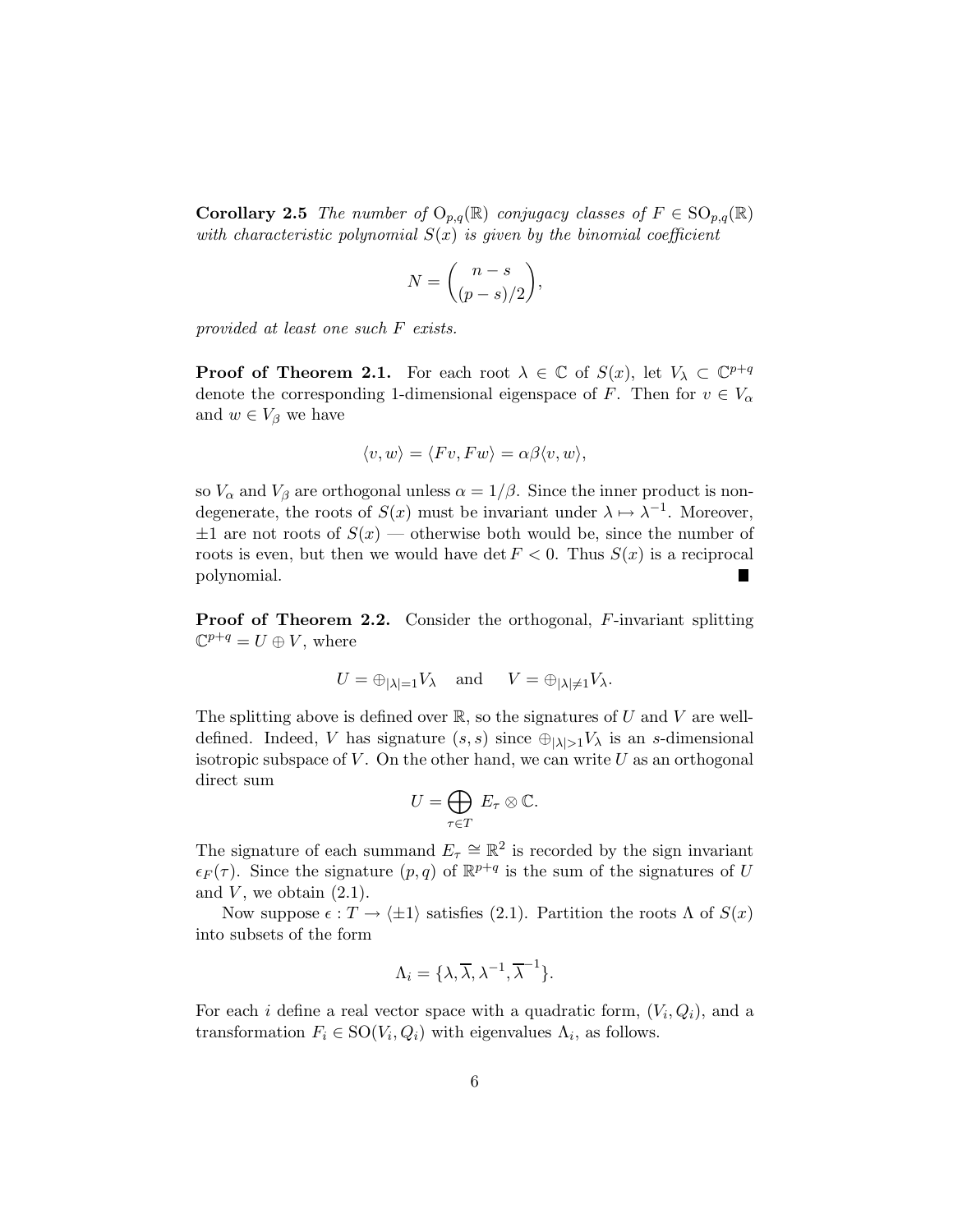1. For  $\Lambda_i = {\lambda, \lambda^{-1}}$ , with  $\lambda \in \mathbb{R}$ , take

$$
V_i = \mathbb{R}^2
$$
,  $Q_i(x, y) = xy$ , and  $F_i(x, y) = (\lambda x, \lambda^{-1} y)$ .

2. For  $\Lambda_i = {\lambda, \overline{\lambda}}$ , with  $\lambda \in S^1$ , take

$$
V_i = \mathbb{C} \cong \mathbb{R}^2
$$
,  $Q_i(z) = \epsilon(\tau)|z|^2$ , and  $F_i(z) = \lambda z$ ,

where  $\tau = \lambda + \overline{\lambda}$ .

3. For  $\Lambda_i = \{ \lambda, \overline{\lambda}, \lambda^{-1}, \overline{\lambda}^{-1} \}$  with  $\lambda \notin S^1 \cup \mathbb{R}$ , take

$$
V_i = \mathbb{C}^2 \cong \mathbb{R}^4, \ \ Q_i(z, w) = \text{Re}\, zw, \ \text{and} \ \ F_i(z, w) = (\lambda z, \lambda^{-1}w).
$$

Let  $(V, Q) = \bigoplus (V_i, Q_i)$  and  $F = \bigoplus F_i$ . Then F belongs to the orthogonal group SO(V, Q),  $S(x) = \det(xI - F)$ , and by construction the sign invariant satisfies  $\epsilon = \epsilon_F$ . The signature of  $(V, Q)$  is  $(p, q)$  by equation (2.1). Since a real orthogonal space is determined up to isomorphism by its signature, F is conjugate to a transformation in  $SO_{p,q}(\mathbb{R})$ , completing the proof. H.

**Proof of Theorem 2.4.** Clearly  $\epsilon_F = \epsilon_G$  if F and G are conjugate.

To prove the converse, choose a basis  $(e_{\lambda})$  for  $\mathbb{C}^{p+q}$  where  $\lambda$  ranges through the zeros of  $S(x)$ , such that  $F(e_\lambda) = \lambda e_\lambda$  and

$$
\overline{e_{\lambda}} = e_{\overline{\lambda}}.\tag{2.2}
$$

Then  $\langle e_{\alpha}, e_{\beta} \rangle = 0$  unless  $\alpha \beta = 1$ . For  $\lambda \notin S^1$  we can scale  $e_{\lambda}$  independently from  $e_{1/\lambda}$  to arrange that  $\langle e_{\lambda}, e_{1/\lambda} \rangle = 1$ . But for  $\lambda \in S^1$  we must preserve (2.2), so we can only arrange that

$$
\langle e_{\lambda}, e_{1/\lambda} \rangle = \epsilon_F(\tau),
$$

where  $\tau = \lambda + \lambda^{-1}$ .

In any case, if  $\epsilon_F = \epsilon_G$  then we can choose an eigenbasis  $(e'_\lambda)$  for G with the same normalizations. The complex linear map defined by  $H(e_{\lambda}) = e'_{\lambda}$  is then an isometry, conjugating  $F$  to  $G$ . But by  $(2.2)$   $H$  is actually defined over  $\mathbb{R}$ , and therefore F and G are conjugate in  $O_{p,q}(\mathbb{R})$ .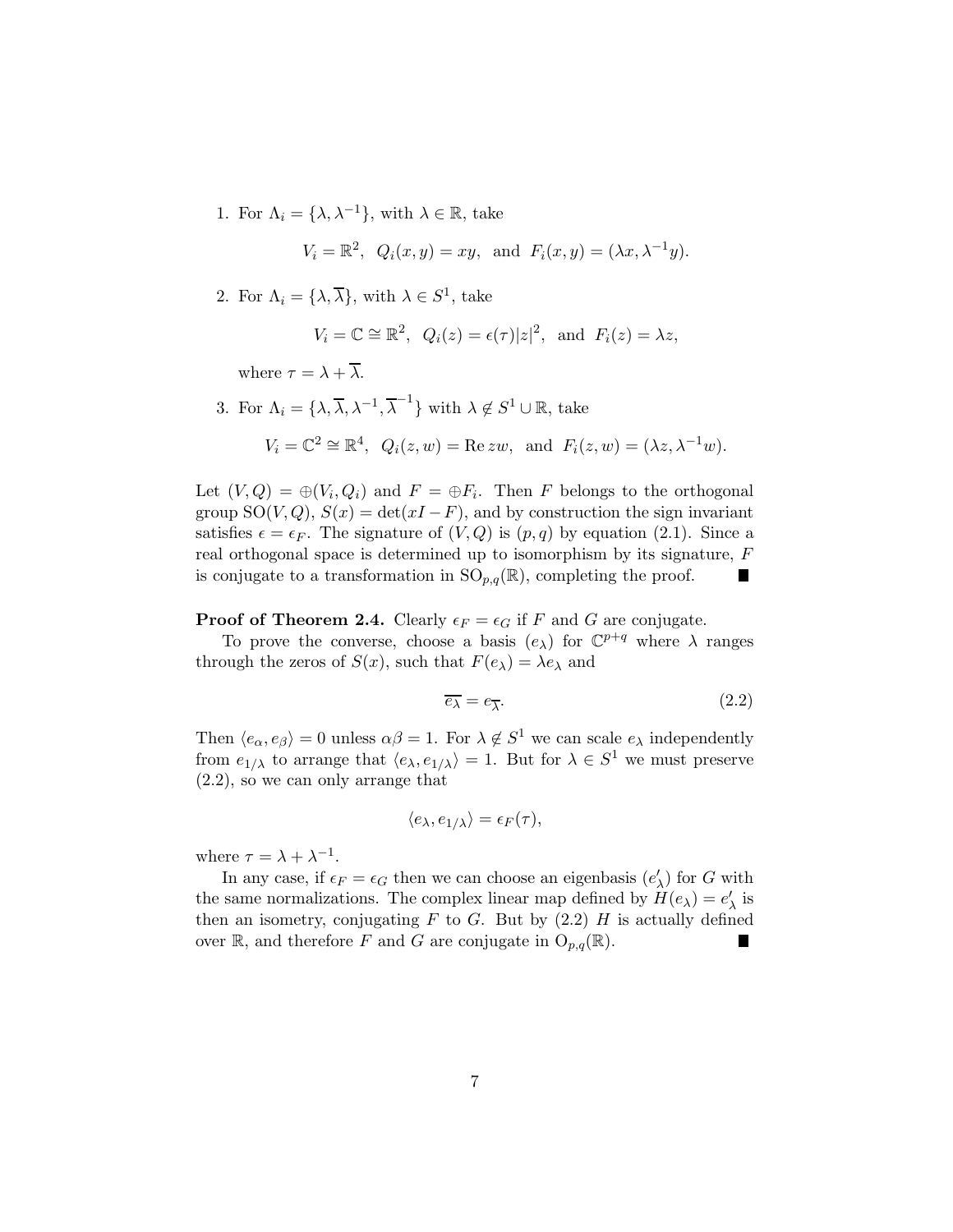### 3 Ramification

In this section we relate ramification of the reciprocal polynomial  $S(x)$  to ramification of an associated field extension  $K/k$ .

Continuing in the setting of the preceding section, we now specialize to the case where

•  $S(x) \in \mathbb{Z}[x]$  is an *irreducible* reciprocal polynomial.

In this case we can associate to  $S(x)$  a quadratic field extension  $K/k$ , where

- $K = \mathbb{Q}[x]/S(x)$  is a number field of degree  $2n$  over  $\mathbb{Q}$ , and
- $k = \mathbb{Q}[y]/R(y) \subset K$  is the degree *n* subfield generated by  $y = x + x^{-1}$ .

Here  $R$  is the degree  $n$  trace polynomial of  $S$ .

Recall that  $S(x)$  is *unramified* if  $|S(\pm 1)| = 1$ . (An equivalent condition is that  $S(-1)S(1) = (-1)^n$ ; see Proposition 3.3.) We will show:

Proposition 3.1 *If the polynomial* S(x) *is unramified, then the field extension* K/k *is also unramified (at all finite primes).*

Fields and traces. We start with some algebraic preliminaries; see e.g. [FT] or [La] for more background.

Let  $\mathcal{O}_K \subset K$  be the ring of integers in a number field  $K/\mathbb{Q}$ . The *trace form* on K is defined by

$$
\langle \alpha, \beta \rangle = \text{Tr}_{\mathbb{Q}}^K(\alpha \beta).
$$

For any Z-module  $M \subset K$  generated by a basis of K over  $\mathbb{Q}$ , we define the *dual module* by

$$
M^{\vee} = \{ \alpha \in K \, : \, \langle \alpha, \beta \rangle \in \mathbb{Z} \text{ for all } \beta \in M \} \cong \text{Hom}(M, \mathbb{Z}).
$$

If  $I \subset K$  is a fractional ideal, then so is  $I^{\vee}$ ; in fact we have

$$
I^{\vee} = \mathcal{O}_K^{\vee} \cdot I^{-1}.
$$
\n(3.1)

The ideal  $(\mathcal{O}_K^{\vee})^{-1}$  is the *different* of K.

Quadratic extensions. A finite extension of number fields K/k is *unramified* (at all finite primes) if

$$
\mathcal{O}_K^\vee = \mathcal{O}_K \cdot \mathcal{O}_k^\vee.
$$

(Here  $\mathcal{O}_k^{\vee} \subset k$  is the dual of  $\mathcal{O}_k$  with respect to the trace form on k.)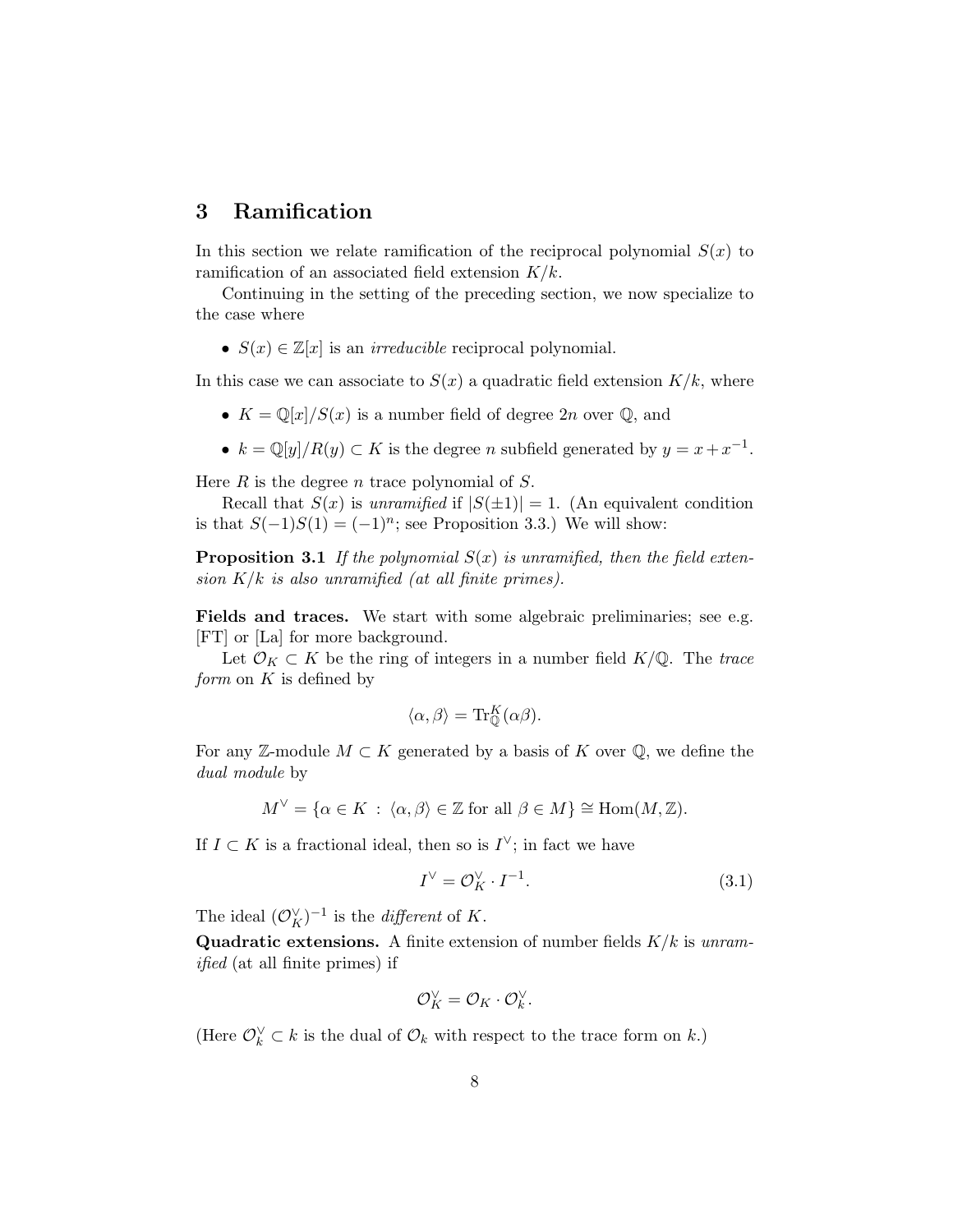**Proposition 3.2** Let  $K = k[x]/(x^2 - yx + 1)$  be a quadratic extension of *a* number field k, where  $y \in \mathcal{O}_k$ . If  $y^2 - 4$  *is a unit in*  $\mathcal{O}_k$ , then  $K/k$  *is unramified.*

**Proof.** If  $y^2 - 4$  is a unit, then  $\mathcal{O}_k[x]^\vee = \mathcal{O}_k^\vee[x]$ . Indeed, writing  $\beta \in K$ as  $\beta_1 + \beta_2 x$ ,  $\beta_i \in k$ , the condition  $\beta \in \mathcal{O}_k[x]^\vee$  is the same as the condition Tr( $\alpha\beta$ ) ∈ Z and Tr( $\alpha x\beta$ ) ∈ Z for all  $\alpha \in \mathcal{O}_k$ . Using the fact that  $x^2 = yx-1$ , this in turn translates into the condition

$$
\begin{pmatrix} 2 & y \ y & y^2 - 2 \end{pmatrix} \begin{pmatrix} \beta_1 \\ \beta_2 \end{pmatrix} \in (\mathcal{O}_k^{\vee})^2.
$$

But the matrix on the right is invertible in  $M_2(\mathcal{O}_k)$ , since its determinant is the unit  $y^2 - 4$ . Since  $\mathcal{O}_k^{\vee}$  is an  $\mathcal{O}_k$ -module, we conclude that  $\beta$  belongs to  $\mathcal{O}_k[x]^\vee$  iff  $\beta_1, \beta_2 \in \mathcal{O}_k^\vee$ .

It follows that  $\mathcal{O}_K = \mathcal{O}_k[x]$ , since we have

$$
\mathcal{O}_K^{\vee} \subset \mathcal{O}_k[x]^{\vee} = \mathcal{O}_k^{\vee}[x] \subset \mathcal{O}_K^{\vee}.
$$

But then

$$
\mathcal{O}_K^{\vee} = \mathcal{O}_k^{\vee}[x] = \mathcal{O}_k^{\vee} \cdot \mathcal{O}_k[x] = \mathcal{O}_k^{\vee} \cdot \mathcal{O}_K,
$$

Г

so  $K/k$  is unramified.

**Proof of Proposition 3.1.** The field  $K = \mathbb{Q}[x]/S(x)$  is a quadratic extension of  $k \cong \mathbb{Q}[y]/R(y)$  where  $y = x + x^{-1}$ . Thus we have  $K \cong$  $k[x]/(x^2 - yx + 1).$ 

Now the norm of  $x - a \in K = \mathbb{Q}[x]/S(x)$  is given by

$$
N_{\mathbb{Q}}^K(x-a) = S(a).
$$

Since  $S(x)$  is reciprocal and unramified, we have  $|S(0)| = |S(\pm 1)| = 1$ , and thus x and  $x \pm 1$  are units (since they are algebraic integers of norm  $\pm 1$ ). Thus  $y^2 - 4 = (x - x^{-1})^2 = (x - 1)^2(x + 1)^2/x^2$  is also a unit, and therefore  $K/k$  is unramified.

Parity. We conclude by pointing out some parity constraints on unramified polynomials.

Proposition 3.3 *Let* S(x) *be an unramified monic reciprocal polynomial of degree* 2n *with* 2s roots off the unit circle. Then  $s \equiv n \mod 2$  and  $S(-1)S(1) = (-1)^n$ .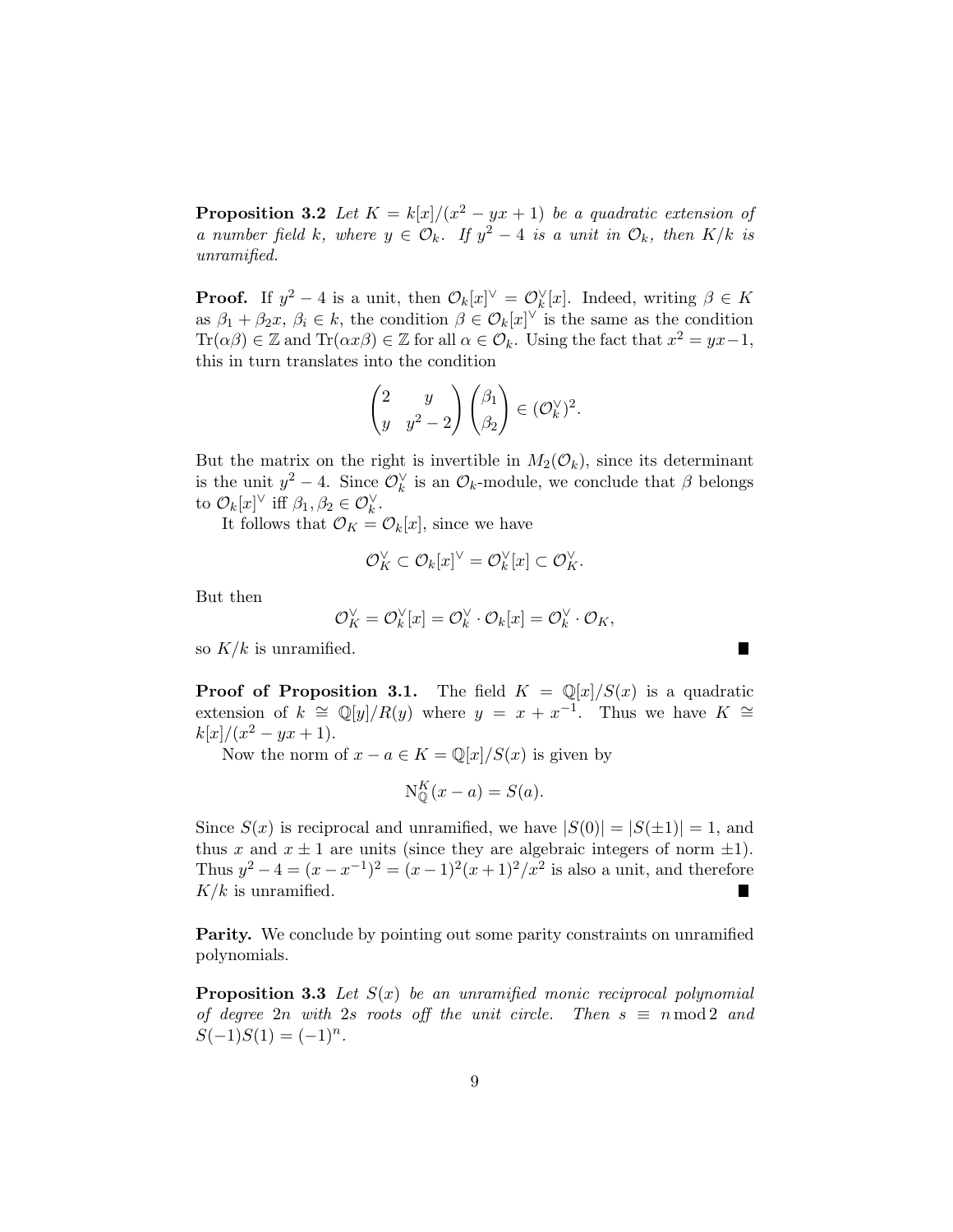**Proof.** Since  $S(x)$  is unramified we have  $|S(\pm 1)| = |R(\pm 2)| = 1$ , and clearly  $R(-2) = R(2) \mod 4$ . Thus  $R(2)R(-2) = 1 = (-1)^n S(-1)S(1)$ .

Since  $R(y)$  has the same sign at the endpoints of  $[-2, 2]$ , it must have an even number of zeros in this interval; but the number of zeros of  $R$  in  $(-2, 2)$  is the same as the number of pairs of zeros of S on  $S<sup>1</sup>$ , which is  $n-s$ .

#### 4 Lattices in number fields

In this section we give a construction of automorphisms of even unimodular lattices using number theory. For a survey of related results, see [Ba2] Lattices. A *lattice* L of rank r is an abelian group  $L \cong \mathbb{Z}^r$  equipped with a non-degenerate, symmetric, bilinear form (or inner product)  $\langle x,y\rangle_L \in \mathbb{Z}$ .

The lattice L is *even* if  $\langle x, x \rangle_L \in 2\mathbb{Z}$  for all  $x \in L$ ; otherwise L is *odd*. If the inner product gives an isomorphism between L and  $L^* = \text{Hom}(L, \mathbb{Z}),$ then  $L$  is *unimodular*. We say  $L$  has *signature*  $(p, q)$  if the quadratic form  $\langle x, x \rangle_L$  on  $L \otimes \mathbb{R} \cong \mathbb{R}^r$  is equivalent to

$$
x_1^2 + \dots + x_p^2 - x_{p+1}^2 - \dots - x_{p+q}^2.
$$

If  $(p,q) = (r,0)$  or  $(0,r)$ , then L is *definite*; otherwise L is an *indefinite* lattice.

Any two even, indefinite, unimodular lattices with the same signature are isomorphic. There exists an even, unimodular lattice with signature  $(p,q)$  iff  $p \equiv q \mod 8$ . See [Ser, §5], [MH].

Number fields. Continuing in the notation of the preceding section, let  $S(x) \in \mathbb{Z}[x]$  be a monic irreducible reciprocal polynomial of even degree 2n, with associated quadratic field extension  $K = \mathbb{Q}[x]/S(x)$  over  $k = \mathbb{Q}[y]/R(y)$ ,  $y = x + x^{-1}$ . The Galois group of  $K/k$  is generated by the involution  $\iota$  sending x to  $x^{-1}$ . For brevity we write  $\overline{\alpha} = \iota(\alpha)$ . The Galois group acts on fractional ideals in K by  $\overline{L} = \iota(L)$ .

**Theorem 4.1** *Let*  $L \subset K$  *be a fractional ideal satisfying* 

$$
L\cdot \overline{L}\cdot (\xi) = \mathcal{O}_K^\vee
$$

 $for some  $\xi \in k^*$ . Then L *is a unimodular lattice with respect to the inner*$ *product*

$$
\langle \alpha, \beta \rangle_L = \text{Tr}_{\mathbb{Q}}^K(\xi \alpha \overline{\beta}).\tag{4.1}
$$

*If* K/k *is unramified, then* L *is even.*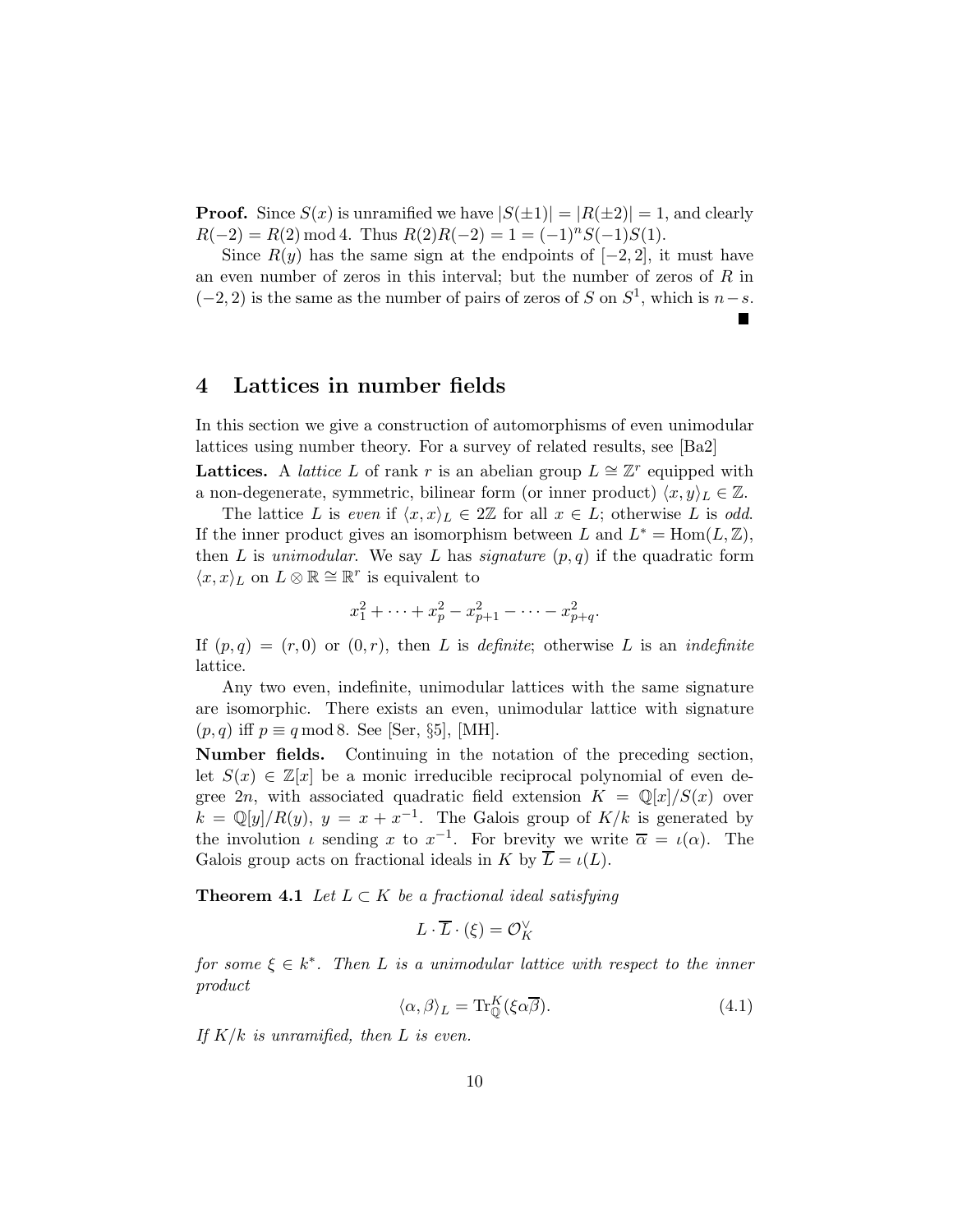**Proof.** From formula  $(3.1)$  for the dual module with respect to the trace form on  $K$ , we have

$$
L^{\vee} = \mathcal{O}_K^{\vee} \cdot L^{-1} = \overline{L} \cdot (\xi). \tag{4.2}
$$

 $\blacksquare$ 

The dual of  $L$  with respect to the inner product  $(4.1)$  is thus given by

$$
L^* = \{ \beta \in K \, : \, \xi \overline{\beta} \in L^{\vee} \} = L.
$$

Therefore L is a unimodular lattice. For  $\alpha \in L$  we have

$$
\xi \alpha \overline{\alpha} \in ((\xi) \cdot L \cdot \overline{L}) \cap k = \mathcal{O}_K^{\vee} \cap k.
$$

If  $K/k$  is unramified, then we have

$$
\mathcal{O}_K^{\vee} \cap k = (\mathcal{O}_K \cdot \mathcal{O}_k^{\vee}) \cap k = \mathcal{O}_k^{\vee};
$$

therefore

$$
\langle \alpha, \alpha \rangle_L = 2 \operatorname{Tr}_{\mathbb{Q}}^k(\xi \alpha \overline{\alpha}) \in 2\mathbb{Z},
$$

so  $L$  is even.

**Note.** For L to be even it is sufficient that  $K/k$  be unramified at the primes of  $\mathcal{O}_k$  dividing 2; see [Ba2, §2.6].

**Isometries of L.** Now define  $f: K \to K$  by  $f(\alpha) = x\alpha$ ; then  $S(x)$ is the characteristic polynomial of  $f$ . Since  $x$  is a unit,  $f$  restricts to an automorphism  $f: L \to L$  for any fractional ideal  $L \subset K$ .

Let  $T$  be the set of real places of  $k$  that become complex in  $K$ . Since the discriminant of  $x^2 - yx + 1$  is  $y^2 - 4$ , we can identify T with the set of roots  $\tau$  of  $R(y)$  in the interval (−2, 2). If we regard elements  $\xi \in k \cong \mathbb{Q}[y]/R(y)$ as polynomials in y, then the valuation of  $\xi$  at the real place  $\tau \in T$  is simply  $\xi(\tau)$ . We record the sign of this valuation for  $\xi \in k^*$  by

$$
sign_{\tau}(\xi) = \begin{cases} +1 & \text{if } \xi(\tau) > 0, \\ -1 & \text{if } \xi(\tau) < 0. \end{cases}
$$

**Theorem 4.2** *The map*  $f: L \to L$  *is an orthogonal transformation of the form*  $\langle \alpha, \beta \rangle_L = \text{Tr}_{\mathbb{Q}}^K(\xi \alpha \overline{\beta}), \text{ with sign invariant }$ 

$$
\epsilon_f(\tau) = \text{sign}_{\tau}(\xi).
$$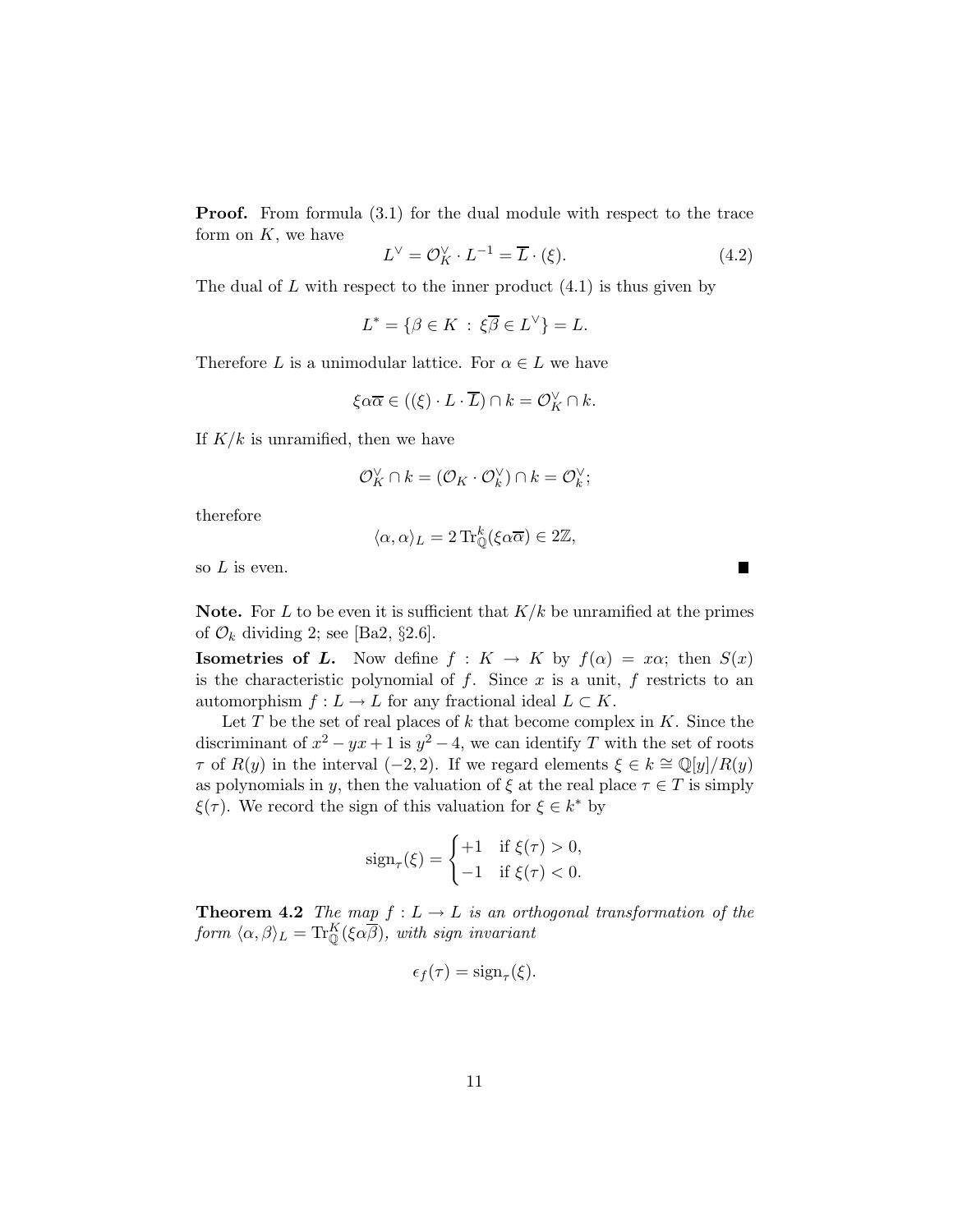**Proof.** The automorphism  $f$  is an isometry because

$$
\langle f(\alpha), f(\beta) \rangle_L = \text{Tr}_{\mathbb{Q}}^K(\xi x \alpha \overline{x \beta}) = \text{Tr}_{\mathbb{Q}}^K(\xi x \alpha x^{-1} \overline{\beta}) = \langle \alpha, \beta \rangle_L.
$$

To compute its sign invariant, just observe that the inner product on  $L \otimes \mathbb{R}$ restricts to the form

$$
\langle \alpha, \beta \rangle_L = \xi(\tau) \cdot \text{Tr}_{\mathbb{R}}^{\mathbb{C}}(\alpha \overline{\beta}) = 2\xi(\tau) \operatorname{Re} \alpha \overline{\beta}
$$

H.

on  $E_{\tau} \cong \mathbb{C}$ .

**Example:**  $\mathbb{Z}^2$ . Let  $S(x) = x^2 + 1$ . Then  $\mathcal{O}_k = \mathbb{Z} \subset \mathcal{O}_K = \mathbb{Z}[i]$ , and  $\mathcal{O}_K^{\vee} = (1/2)\mathcal{O}_K$ . Thus Theorem 4.1 holds for  $L = \mathcal{O}_K$  and  $\xi = 1/2$ , yielding the automorphism  $f(\alpha) = i\alpha$  of the unimodular lattice  $L = \mathbb{Z}[i] \cong \mathbb{Z}^2$  with the usual positive-definite inner product

$$
\langle \alpha, \beta \rangle_L = \text{Tr}_{\mathbb{Q}}^K(\xi \alpha \overline{\beta}) = \text{Re } \alpha \overline{\beta}.
$$

In this case  $K/k$  is ramified (at the prime 2) and the unimodular lattice  $L \cong \mathbb{Z}^2$  is odd.

**Remark: completeness.** In the special case where  $\mathcal{O}_K = \mathbb{Z}[x]/S(x)$ , all automorphisms  $f: L \to L$  of lattices with characteristic polynomial  $S(x)$ arise via the construction above. Indeed, any such L is an  $\mathcal{O}_K$ -module, hence represented by a fractional ideal in  $K$ ; and any  $f$ -invariant inner product on L with values in  $\mathbb Q$  has the form  $\mathrm{Tr}^K_{\mathbb Q}(\xi \alpha \overline{\beta})$  for some  $\xi \in k$ .

For example, let  $S(x) = \Phi_d(x)$  be the cyclotomic polynomial for the primitive dth roots of unity; then  $\mathcal{O}_K = \mathbb{Z}[x]/S(x)$ . Therefore every order d automorphism  $f: L \to L$  of a lattice of rank  $2n = \phi(d)$  comes from an ideal  $L \subset \mathcal{O}_K$  by the construction above.

#### 5 Class field theory

We now use class field theory to complete the proof of our main results on lattice automorphisms, Theorems 1.2 and 1.3.

In this section we specialize to the case where:

•  $S(x) \in \mathbb{Z}[x]$  is a monic, irreducible, *unramified* reciprocal polynomial of degree 2n.

As in the preceding sections, we let  $K/k$  denote the associated quadratic field extension, where  $K = \mathbb{Q}[x]/S(x)$ ,  $k = \mathbb{Q}[y]/R(y)$  and  $y = x + x^{-1}$ . By Proposition 3.1, the extension  $K/k$  is unramified at all finite primes.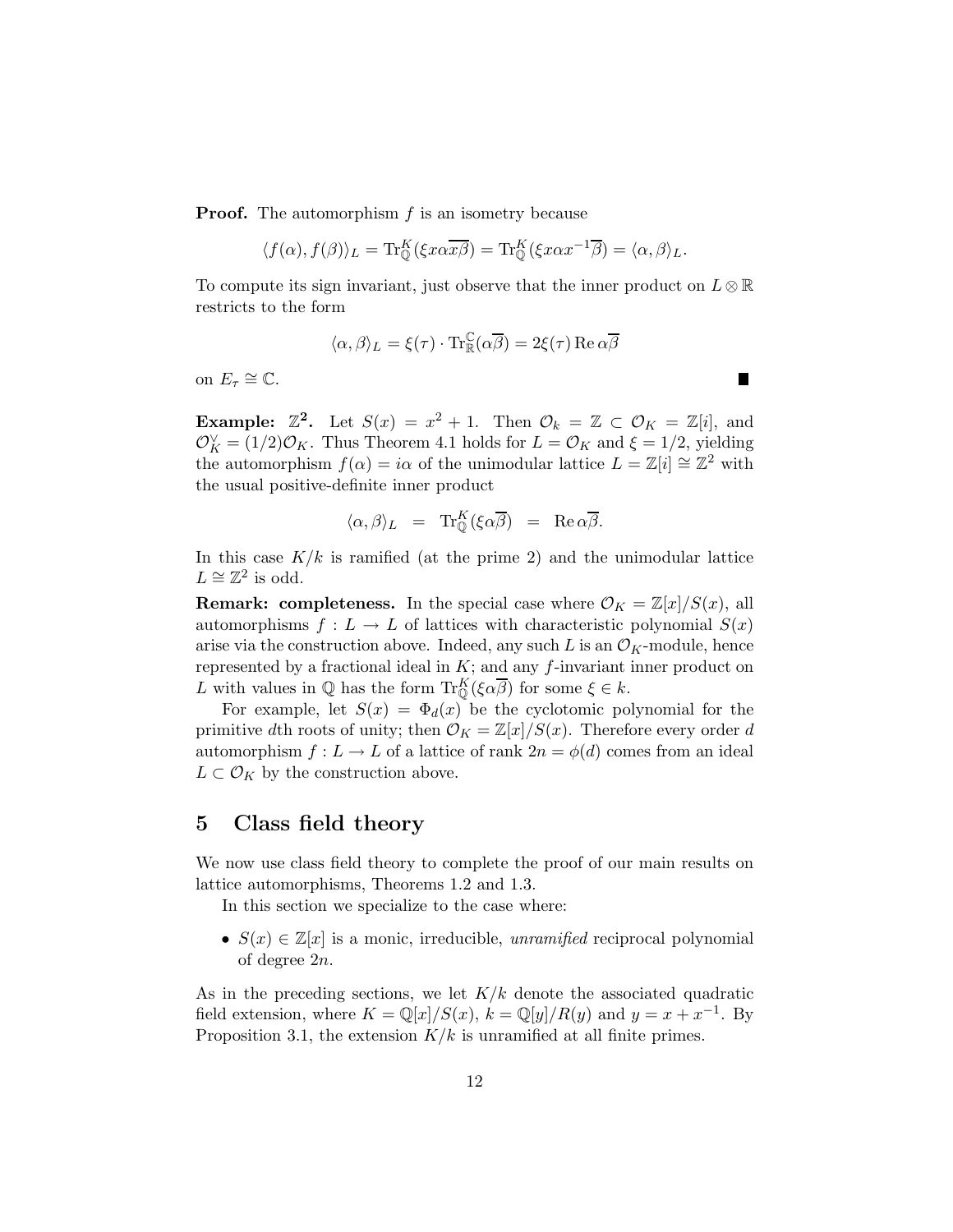**Class groups.** Let T be the set of roots of  $R(y)$  in  $(-2, 2)$ . As before we identify  $T$  with the set of real places of  $k$  which ramify (become complex) in K.

Let  $C_K$  and  $C_k$  denote the ideal class groups (fractional ideals modulo principal ideals) of K and k. Let  $C_k^+$  $\binom{m}{k}(T)$  be the *restricted class group* of k at the places  $T$ ; that is, the group of fractional ideals in  $k$  modulo principal ideals ( $\alpha$ ) such that  $sign_{\tau}(\alpha) = 1$  for all  $\tau \in T$ .

The Artin map. Let  $A: C_k^+$  $\chi_k^+(T) \to \mathrm{Gal}(K/k)$  be the *Artin homomorphism* of global class field theory. Identifying  $Gal(K/k)$  with the multiplicative group  $\langle \pm 1 \rangle$ , the value of the Artin homomorphism on the prime ideals p generating  $C_k^+$  $\binom{H^+}{k}(T)$  is given by:

$$
A(\mathfrak{p}) = \begin{cases} +1 & \text{if } \mathfrak{p} \text{ splits in } K/k, \text{ and} \\ -1 & \text{if } \mathfrak{p} \text{ is inert in } K/k. \end{cases}
$$

(These are the only possibilities, since  $K/k$  is unramified at  $\mathfrak{p}$ .) On a principal ideal  $(\alpha) = \alpha \cdot \mathcal{O}_k$ , the Artin map assumes the value

$$
A((\alpha)) = \prod_{\tau \in T} sign_{\tau}(\alpha).
$$
 (5.1)

Norms of ideals. The *norm map* from fractional ideals in K to those in k is defined by

$$
N(L) = N_k^K(L) = (L \cdot \overline{L}) \cap k.
$$

Given a principal ideal ( $\beta$ ) in K, we have  $N((\beta)) = (N(\beta))$ , and  $sign_{\tau}(N(\beta)) =$ 1 for all  $\tau \in T$ . Thus the norm map descends to a group homomorphism

$$
N:C_K\to C_k^+(T).
$$

As a consequence of basic results in global class field theory, we have:

Proposition 5.1 *Let* K/k *be an abelian extension of number fields, unramified outside the (real) places in* T*. Then the sequence of finite abelian groups*

$$
C_K \stackrel{\rm N}{\longrightarrow} C_k^+(T) \stackrel{\rm A}{\longrightarrow} \text{Gal}(K/k) \longrightarrow 0
$$

*is exact.*

**Proof.** By [Ta, Theorem 5.1] we have an exact sequence of abelian groups,

$$
I_K/K^* \; \overset{\rm N}{\longrightarrow} \; I_k/k^* \; \overset{\rm A}{\longrightarrow} \; \text{Gal}(K/k) \; \longrightarrow \; 0,
$$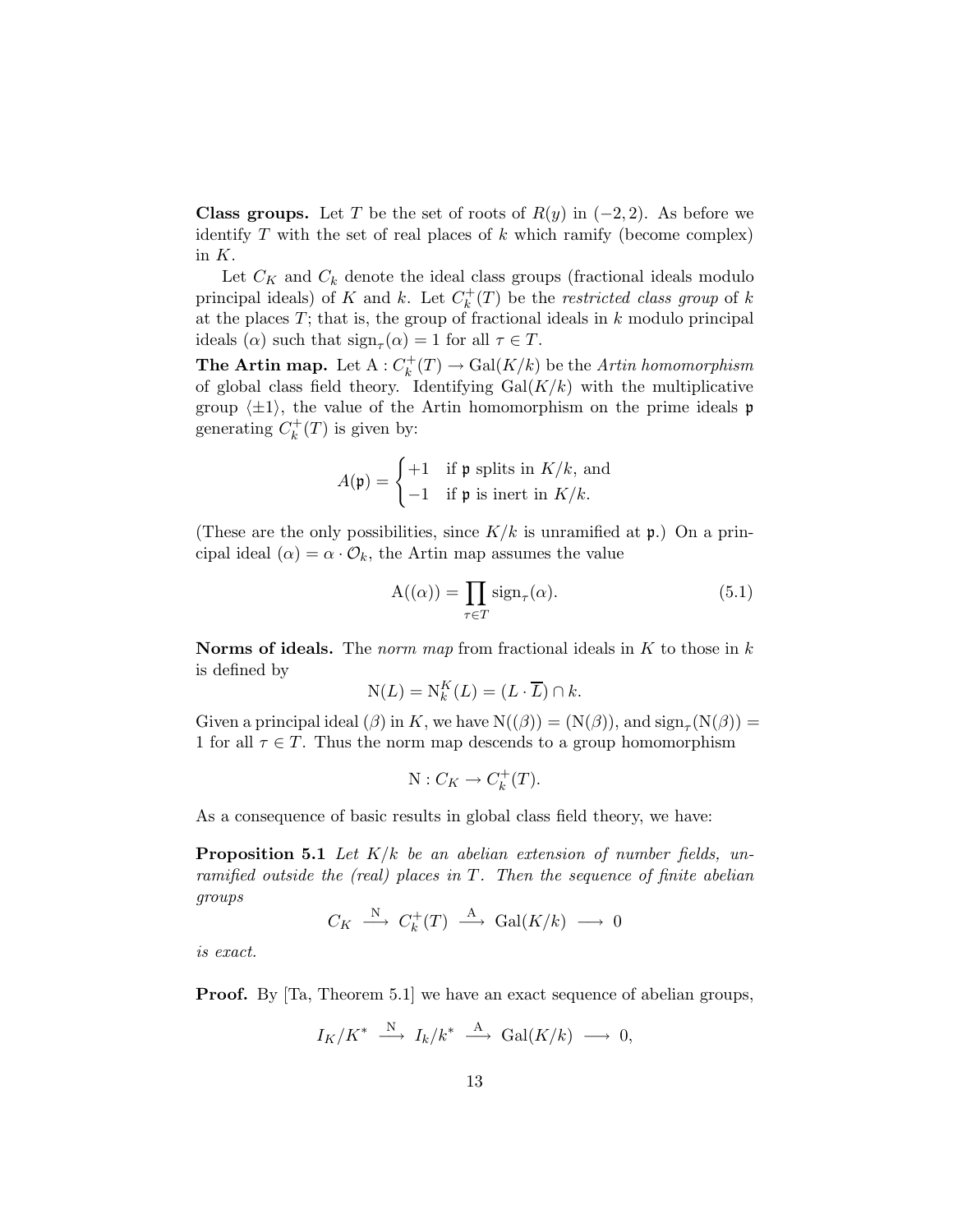where  $I_K$  and  $I_k$  are the idèles of K and k. Since  $K/k$  is ramified only at T, the subgroup

$$
\prod_{v\in T}(k_v^*)_+\times\prod_{v|\infty,v\not\in T}k_v^*\times\prod_{\mathfrak{p}}\mathcal{O}_{k,\mathfrak{p}}^*\;\subset\;I_k
$$

is in the kernel of the Artin homomorphism, and thus A descends to the quotient group  $C_k^+$  $k<sup>+</sup>(T)$  of  $I<sub>k</sub>/k<sup>*</sup>$ . Similarly, the induced norm map N :  $I<sub>K</sub>/K<sup>*</sup>$  →  $C_k^+$  $k<sup>+</sup>(T)$  descends to the quotient  $C_K$  of  $I_K/K^*$ .

**Proof of Theorem 1.3.** Let  $F \in SO_{n,q}(\mathbb{R})$  be an orthogonal transformation with irreducible, unramified characteristic polynomial  $S(x) \in \mathbb{Z}[x]$ . Assume  $p \equiv q \mod 8$ . Then  $S(x)$  is a monic, irreducible, unramified reciprocal polynomial, of even degree  $2n = p + q$ , to which the discussion above applies.

As above we let T denote the roots of the reciprocal polynomial  $R(x)$  in  $(-2, 2)$ . Since  $S(x)$  is unramified, the associated quadratic extension  $K/k$ is unramified at all finite primes; it is only ramified at the infinite places in T. We now distinguish two cases.

**Case 1.** Assume  $T = \emptyset$ . (In this case the signature  $(p, q)$  is  $(n, n)$  by  $(2.1)$ .)

By a result of Hecke [Wl, Theorem 13, p.291], the class  $[\mathcal{O}_k^{\vee}]$  is equal to a square in  $C_k$ . That is, there is a fractional ideal  $J \subset k$  and a  $\xi \in k$  such that  $J^2 \cdot (\xi) = \mathcal{O}_k^{\vee}$ .

Let  $L = \mathcal{O}_K \cdot J$ . Then  $L \subset K$  is a fractional ideal whose norm satisfies

$$
N(L) \cdot (\xi) = J^2 \cdot (\xi) = \mathcal{O}_k^{\vee}.
$$

Since  $K/k$  is unramified at all finite places, this equation implies

$$
L \cdot \overline{L} \cdot (\xi) = \mathcal{O}_K \cdot \mathcal{O}_k^{\vee} = \mathcal{O}_K^{\vee}.
$$

Define  $f: L \to L$  by  $f(\alpha) = x\alpha$ . Then Theorem 4.1 provides an finvariant inner product making  $L$  into an even, unimodular lattice (of signature  $(n,n)$ ).

By construction, the orthogonal transformations  $f$  and  $F$  share the same characteristic polynomial,  $S(x)$ . Moreover the sign invariants  $\epsilon_F$  and  $\epsilon_f$ trivially agree, since  $T = \emptyset$ . Therefore, by Theorem 2.4, there is an isometry

$$
I:L\otimes_{\mathbb{Q}}\mathbb{R}\to\mathbb{R}^{p+q}
$$

conjugating  $f$  to  $F$ . Then  $F$  leaves invariant the even unimodular lattice  $I(L) \subset \mathbb{R}^{p+q}$ , completing the proof in the case  $T = \emptyset$ .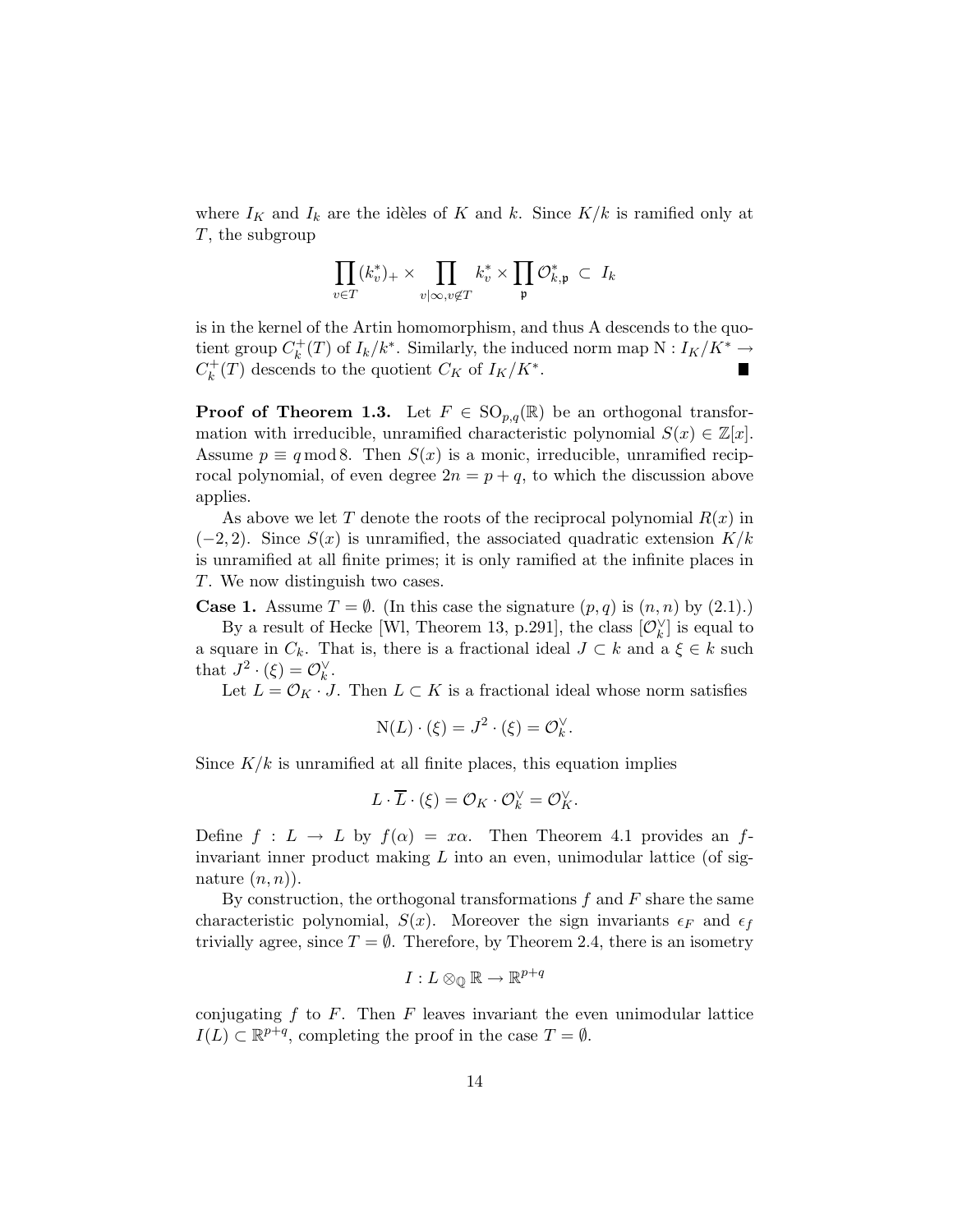**Case 2.** Now assume  $T \neq \emptyset$ . Recall that  $|T| = n - s$  is even by Proposition 3.3. Within the group  $\langle \pm 1 \rangle^T$  of all possible sign maps  $\epsilon : T \to \langle \pm 1 \rangle$ , let

$$
G = \{ \epsilon : \prod_{T} \epsilon(\tau) = A(\mathcal{O}_{k}^{\vee}) \}, \text{ and}
$$

$$
H = \{ \epsilon : \prod_{T} \epsilon(\tau) = (-1)^{|T|/2} \}.
$$

Clearly  $|G| = |H| = 2^{|T|-1}$  (since  $T \neq \emptyset$ ).

Let  $h \in \text{SO}_{u,v}(\mathbb{R})$  be an orthogonal transformation with characteristic polynomial  $S(x)$ . From equation (2.1), which relates the signature  $(u, v)$  of h to its sign invariant, we readily conclude that  $u \equiv v \mod 8$  iff  $\epsilon_h \in H$ . In particular, we have  $\epsilon_F \in H$ .

Now consider  $\epsilon \in G$ . By density of k in  $k \otimes_{\mathbb{Q}} \mathbb{R}$ , we can find an element  $\xi \in$  $k^*$  such that  $\text{sign}_{\tau}(\xi) = \epsilon(\tau)$  for all  $\tau \in T$ . By (5.1), we have  $A(\mathcal{O}_k^{\vee} \cdot \xi^{-1}) = 1$ . The exact sequence of Proposition 5.1 then implies that, after modifying  $\xi$ without changing the values of  $\operatorname{sign}_{\tau}(\xi)$ ,  $\tau \in T$ , we can find a fractional ideal  $L \subset K$  such that

$$
N(L)\cdot \xi = \mathcal{O}_k^{\vee}.
$$

Define  $f: L \to L$  by  $f(\alpha) = x\alpha$ . As in Case 1, Theorem 4.1 provides an  $f$ -invariant inner product making  $L$  into an even, unimodular lattice. By Theorem 4.2, the sign invariant of  $f$  is given by:

$$
\epsilon_f(\tau) = \operatorname{sign}_{\tau}(\xi) = \epsilon(\tau).
$$

Since the signature  $(u, v)$  of L satisfies  $u \equiv v \mod 8$  (by basic results on unimodular lattices [Ser, §5]), we have  $\epsilon = \epsilon_f \in H$  for every  $\epsilon \in G$ .

But  $|G| = |H|$ , so in fact  $G = H$ . Therefore we can choose  $\xi$  and L such that  $\epsilon_f = \epsilon_F$ . Theorem 2.4 then provides an isometry I conjugating f to F, and therefore F preserves the even unimodular lattice  $I(L) \subset \mathbb{R}^{p+q}$ .

**Remark.** As a by-product of the proof we have shown that  $A(\mathcal{O}_k^{\vee}) =$  $(-1)^{|T|/2}.$ 

Proof of Theorem 1.2. By Corollary 2.3, under the stated conditions on  $(p,q)$  and s there is an  $F \in \text{SO}_{p,q}(\mathbb{R})$  with characteristic polynomial  $S(x)$ . By Theorem 1.3, just proved, there is an indefinite even unimodular lattice  $L \subset \mathbb{R}^{p+q}$ , invariant under F. Since L is determined up to isomorphism by its signature, we can regard  $S(x)$  as the characteristic polynomial of an automorphism of  $II_{p,q}$ .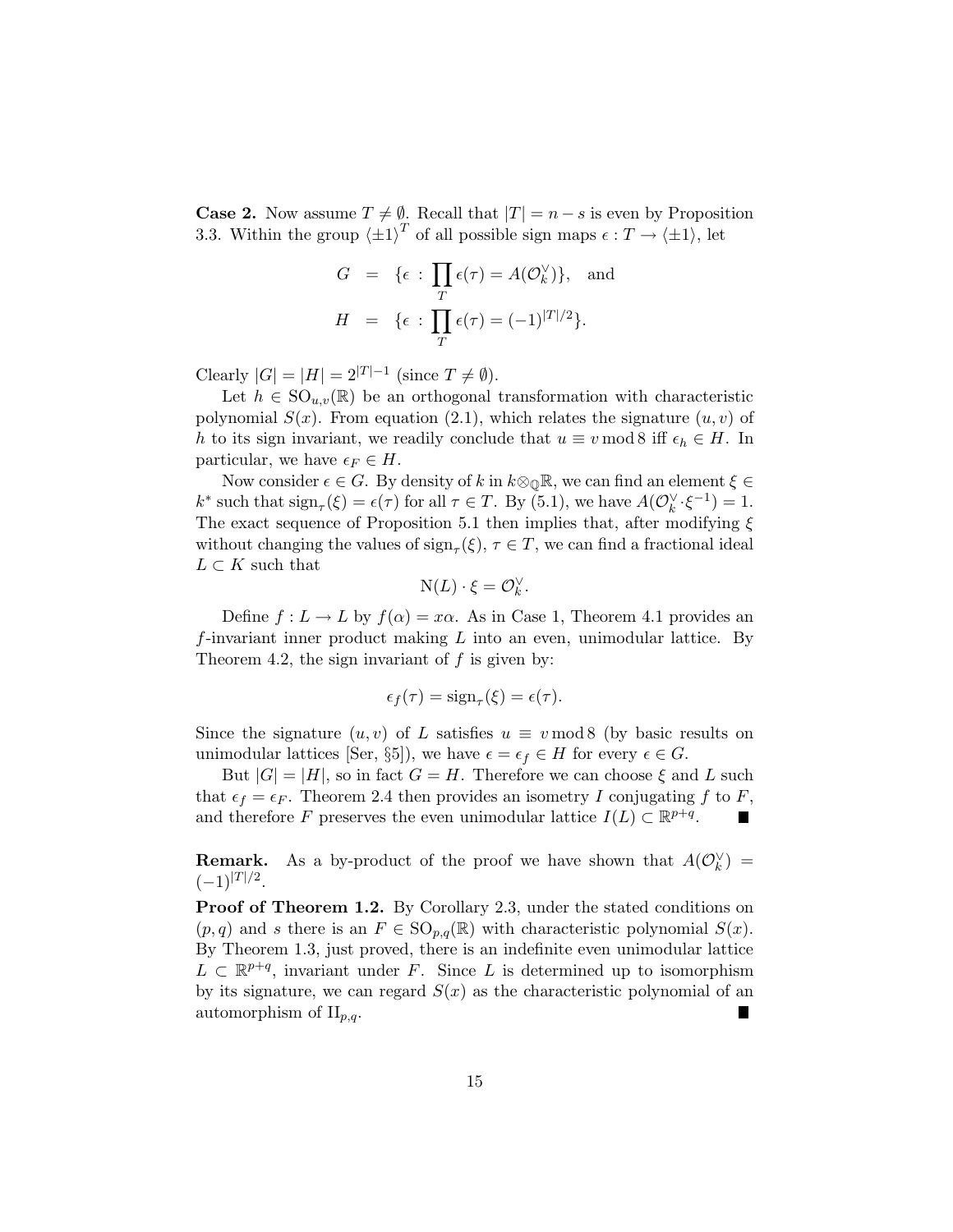Remark: reducible polynomials. We have restricted our attention to the problem of realizing *irreducible* polynomials via automorphisms of  $II_{p,q}$ . The same local and global conditions are not sufficient in the reducible case, as the following example shows.

**Proposition 5.2** *There is a monic unramified reciprocal polynomial*  $S(x) \in$  $\mathbb{Z}[x]$  *of degree 10, with*  $2s = 2$  *roots off the unit circle, that does not arise* as the characteristic polynomial of any  $F \in SO(II_{9,1})$ .

Proof. Consider the product of a degree 4 cyclotomic polynomial and a degree 6 Salem polynomial given by

$$
S(x) = C(x)D(x) = (x4 – x2 + 1) \cdot (x6 – 3x5 – x4 + 5x3 – x2 – 3x + 1).
$$

Clearly  $S(x)$  is monic, reciprocal and unramified, with 2 roots off the unit circle. This polynomial is chosen so that  $C$  and  $D$  are relatively prime over  $\mathbb{Z}$ ; that is, so there exist  $A, B \in \mathbb{Z}[x]$  such that  $AC + BD = 1$ .

Now assume  $F \in SO(II_{9,1})$  has characteristic polynomial  $S(x)$ . Then there is an  $F$ -invariant splitting of  $II_{9,1}$  into an orthogonal sum of even unimodular lattices,

$$
II_{9,1}=L_C\oplus L_D,
$$

corresponding to the factorization of F. (Take  $L_C$  to be the image of  $II_{9,1}$ under the endomorphism  $B(F) \circ D(F)$ , and let  $L_D$  be the image under  $A(F) \circ C(F)$ .) The lattices  $L_C$  and  $L_D$  have ranks 4 and 6 respectively, so their signatures must be (2, 2) and (3, 3) by the condition  $p \equiv q \mod 8$ . But then  $L_C \oplus L_D$  has signature  $(5, 5) \neq (9, 1)$ . So no such F exists.

#### 6 The spinor norm

This section establishes an arithmetic constraint on the characteristic polynomials of lattice automorphisms.

**Theorem 6.1** Let  $F: L \to L$  be an automorphism of an even, unimodular *lattice, with separable characteristic polynomial*  $S(x) \in \mathbb{Z}[x]$  *of degree*  $2n$ *. Then the integers*  $|S(-1)|$ ,  $|S(1)|$  *and*  $(-1)^n S(1)S(-1)$  *are squares.* 

Spin. The proof is based on the relationship between the orthogonal group and its spin double-cover, which we now recall.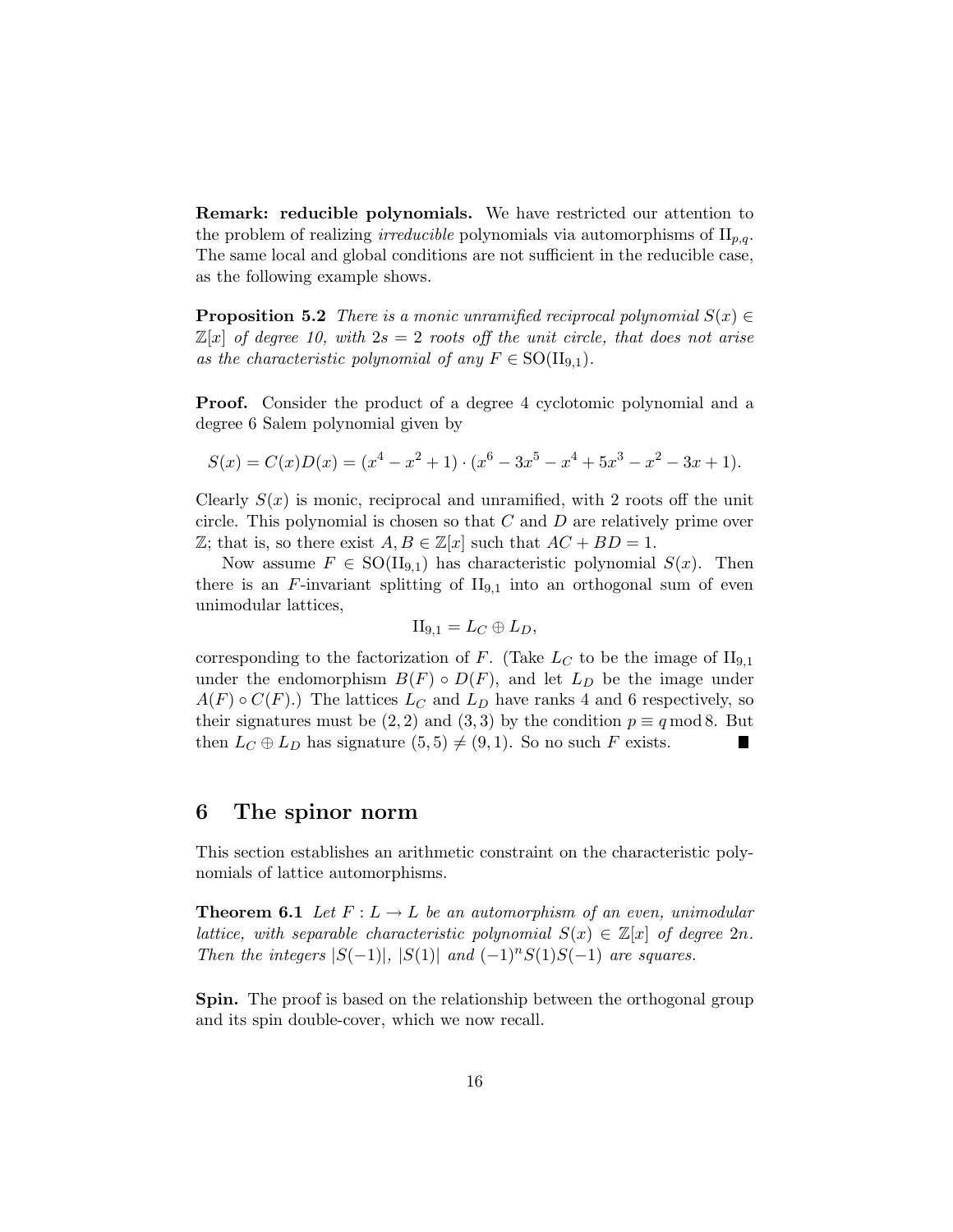Let V be a finite-dimensional vector space over a field k, char(k)  $\neq 2$ , equipped with a non-degenerate inner product  $\langle v, w \rangle \in k$ . Let  $q : V \to k$  be the quadratic form defined by  $2q(v) = \langle v, v \rangle$ .

Consider the short exact sequence of algebraic groups over  $k$ ,

$$
1 \to \langle \pm 1 \rangle \to \text{Spin}(V) \to \text{SO}(V) \to 1,
$$

where  $SO(V)$  is the special orthogonal group of  $(V, q)$ , and  $Spin(V)$  is its double cover, constructed using the Clifford algebra of  $(V, q)$ . Taking Galois cohomology gives the long exact sequence

$$
1 \to \langle \pm 1 \rangle \to \text{Spin}(V, k) \to \text{SO}(V, k) \xrightarrow{\delta} H^1(k, \langle \pm 1 \rangle) \cong k^*/(k^*)^2. \tag{6.1}
$$

The connecting homomorphism

$$
\delta: \mathrm{SO}(V,k) \to k^*/(k^*)^2
$$

is the *spinor norm*; it measures the obstruction to lifting an element  $F \in$ SO(*V*, *k*) to  $\text{Spin}(V, k)$ . More precisely, if  $\delta(F) \equiv a \mod (k^*)^2$ , then *F* lifts to an element  $\widetilde{F} \in \text{Spin}(V,K)$  defined over the quadratic extension  $K = k[\sqrt{a}]$ .

The spinor norm  $\delta(F)$  can be computed as follows (see [Art, Ch.5].) Write F as a product of reflections  $\rho(v_i)$  through the normal hyperplanes of vectors  $v_i \in V$ . Then

$$
\delta(F) \equiv \prod q(v_i)
$$

as a class in  $k^*/(k^*)^2$ .

**Theorem 6.2** *Let*  $F: V \to V$  *be an automorphism of a finite-dimensional orthogonal space over*  $\mathbb{Q}$ *, preserving an even, unimodular lattice*  $L \subset V$ *. Then its spinor norm satisfies*  $\delta(F) \equiv \pm 1 \mod (Q^*)^2$ .

**Proof.** Over  $\mathbb{Z}$  we have an exact sequence in flat cohomology, analogous to  $(6.1)$ , of the form

$$
1 \to \langle \pm 1 \rangle \to \operatorname{Spin}(L, \mathbb{Z}) \to \operatorname{SO}(L, \mathbb{Z}) \xrightarrow{\Delta} \mathbb{Z}^*/(\mathbb{Z}^*)^2 = \langle \pm 1 \rangle,
$$

by [Kn, III.3.2.5 and IV.6.2.6] (using the fact that  $Pic(\mathbb{Z}) = 1$ ). Here  $\Delta$  is a refinement of the spinor norm over  $\mathbb{Q}$ ; it satisfies  $\Delta(F) \equiv \delta(F) \mod (\mathbb{Q}^*)^2$ . Therefore  $\delta(f) \equiv \pm 1$ .  $\blacksquare$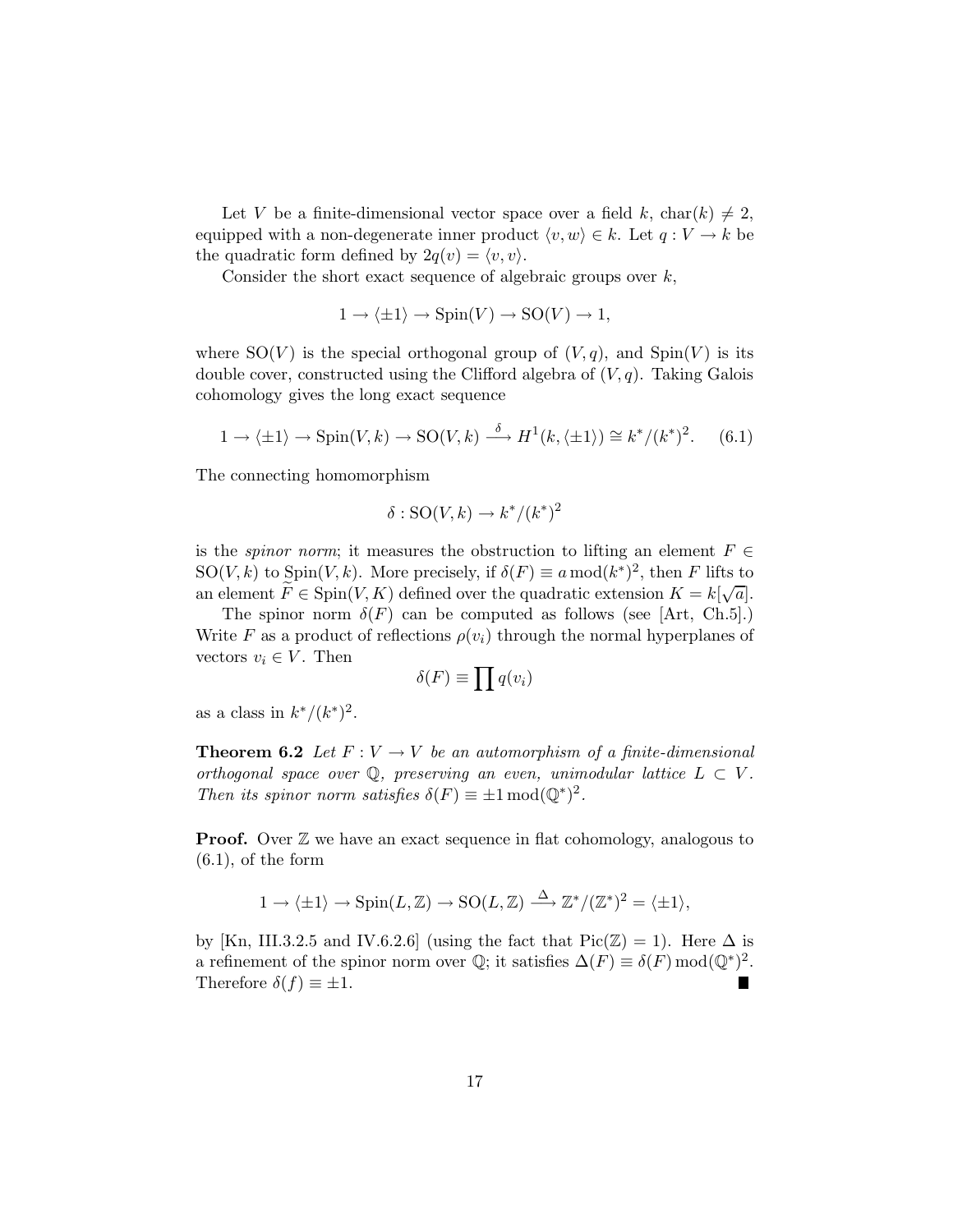**Proof of Theorem 6.1.** Let  $F: L \to L$  be an automorphism of an even, unimodular lattice of rank 2n, with separable, reciprocal characteristic polynomial  $S(x)$ . Since  $\delta(F) = \pm 1$ , there is always a lift F of F to Spin(V, K) where  $K = \mathbb{Q}[\sqrt{-1}]$ . Let  $t_{\pm}$  denote the traces of  $\tilde{F}$  on the two half-spin representations  $W_{\pm}$  of Spin(V, K). By [FH, pp. 378–379] these traces satisfy

$$
S(-1) = (t_- + t_+)^2,
$$
  

$$
(-1)^n S(+1) = (t_- - t_+)^2.
$$

Since we have  $t_{\pm} \in \mathbb{Q}[\sqrt{-1}]$  and  $S(\pm 1) \in \mathbb{Z}$ , the integers  $|S(\pm 1)|$  are squares.

Finally, by Proposition A.3 of the Appendix, the integer  $(-1)^nS(-1)S(1)$ represents the discriminant of L in  $\mathbb{Q}^*/(\mathbb{Q}^*)^2$ . Since L is unimodular of signature  $(p,q)$ , we have

$$
disc(L) = (-1)^n det(L) = (-1)^n (+1)^p (-1)^q.
$$

But L is also even, so  $p \equiv q \mod 8$ , and thus  $q \equiv n \mod 4$ . Therefore  $\text{disc}(L) = 1$ , and thus  $(-1)^n S(-1)S(1)$  is also square.  $\text{disc}(L) = 1$ , and thus  $(-1)^n S(-1)S(1)$  is also square.

### 7 Salem polynomials

This section gives a construction of infinitely many unramified Salem polynomials, proving Theorem 1.6.

Cyclotomic polynomials. The *cyclotomic polynomial*  $\Phi_d(x) \in \mathbb{Z}[x]$  is the monic polynomial vanishing at the primitive dth roots of unity. For  $d \geq 3$ ,  $\Phi_d(x)$  is a reciprocal polynomial of even degree  $2n = \phi(d)$ . We begin by characterizing the unramified cyclotomic polynomials.

**Theorem 7.1** *For any*  $d \geq 3$  *we have* 

$$
(\Phi_d(-1), \Phi_d(+1)) = \begin{cases} (2, 2) & \text{if } d = 2^e, \text{ some } e > 0; \\ (1, p) & \text{if } d = p^e, \text{ p an odd prime}; \\ (p, 1) & \text{if } d = 2p^e, \text{ p an odd prime}; \text{ and } \\ (1, 1) & \text{otherwise}. \end{cases}
$$

Proof. Cyclotomic polynomials obey the recursion formula:

$$
\Phi_d(x) = \frac{1 + x + \dots + x^{d-1}}{\prod{\{\Phi_e(x) : e | d \text{ and } 1 < e < d\}}}.
$$

Thus  $\Phi_d(1) = d/\prod \Phi_e(1)$ . From this expression the values of  $\Phi_d(1)$  are easily determined by induction. The proof for  $\Phi_d(-1)$  is similar.  $\blacksquare$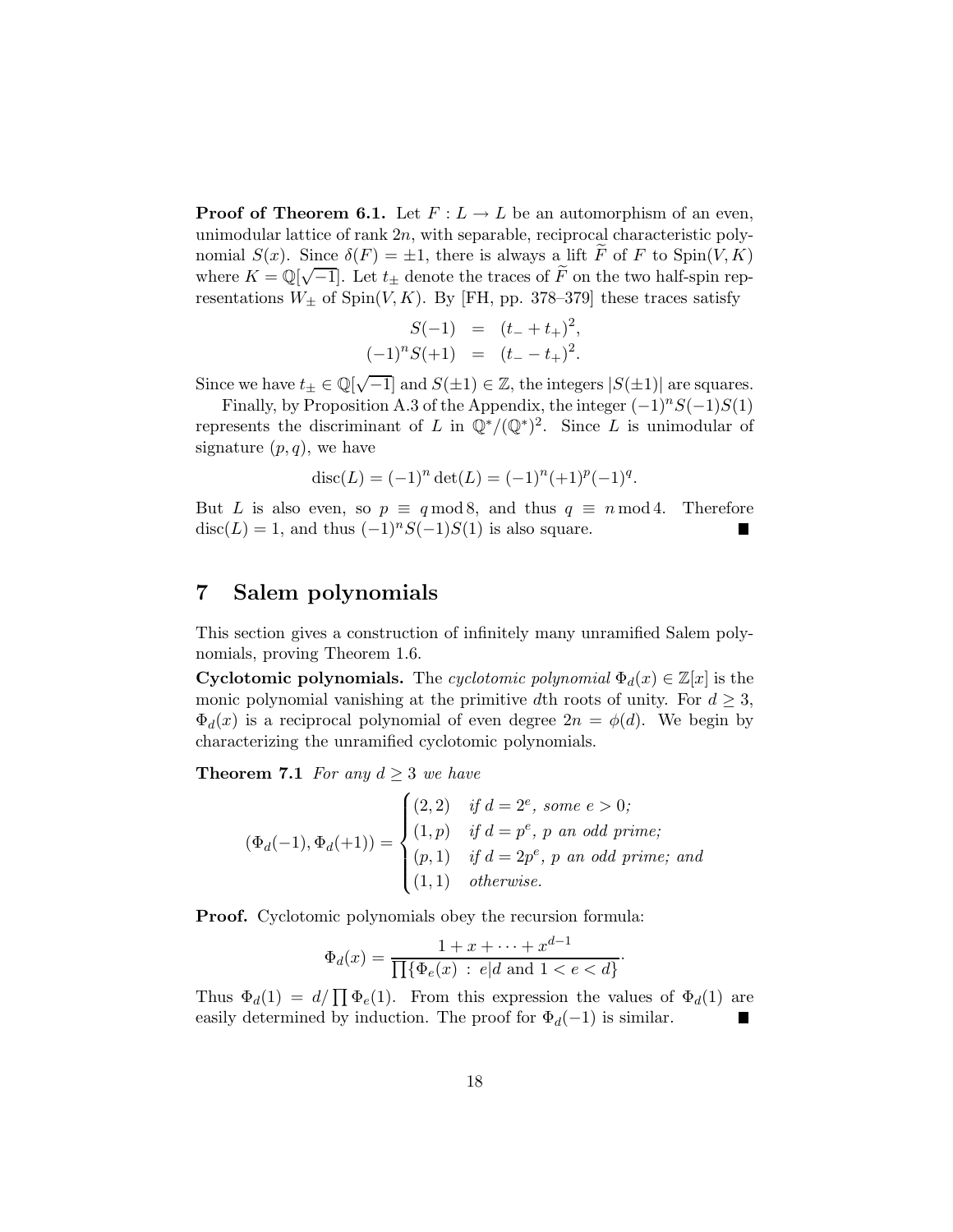**Corollary 7.2** *The cyclotomic polynomial*  $\Phi_d(x)$  *is unramified unless*  $d =$ p <sup>e</sup> *or* 2p e *for some prime* p*.*

Cyclotomic trace polynomials. The associated *cyclotomic trace polynomial*  $R_d(x)$  of degree  $\phi(d)/2$  vanishes at the points  $x = 2\cos(2\pi k/d)$ ,  $(k, d) = 1$ . Its zeros are the traces of matrices in  $SO(2, \mathbb{R})$  of order d. The first few cyclotomic trace polynomials are given by

$$
R_3(x) = x + 1,
$$
  
\n
$$
R_4(x) = x,
$$
  
\n
$$
R_5(x) = x^2 + x - 1,
$$
  
\n
$$
R_6(x) = x - 1,
$$
  
\n
$$
R_7(x) = x^3 + x^2 - 2x - 1.
$$

Among irreducible monic polynomials in  $\mathbb{Z}[x]$ , the cyclotomic trace polynomials are exactly those with all roots in  $(-2, 2)$ .

**Salem numbers.** A *Salem polynomial*  $S(x) \in \mathbb{Z}[x]$  is a monic, irreducible reciprocal polynomial with exactly two roots outside the unit circle, both positive real numbers. The unique root  $\lambda > 1$  is a *Salem number*.

A *Salem trace* is an algebraic integer  $\tau > 2$  whose other conjugates all lie in the interval [−2, 2]; its minimal polynomial R(x) is a *Salem trace polynomial*. Salem traces and Salem numbers correspond bijectively, via the relation  $\tau = \lambda + \lambda^{-1}$ , and  $R(x)$  is the trace polynomial of  $S(x)$ .

Recall that a Salem polynomial of degree 2n is *unramified* if  $|S(\pm 1)| = 1$ ; equivalently, if  $|R(\pm 2)| = 1$ . This condition implies n is odd and  $R(\pm 2) =$  $-1$  (see Proposition 3.3). Conversely, whenever n is odd, Salem polynomials of degree 2n can be constructed using the following result.

**Theorem 7.3** Let  $C(x) \in \mathbb{Z}[x]$  be a monic separable polynomial of even *degree*  $n-3$ *, with all roots in*  $(-2, 2)$ *. Then for all*  $a \in \mathbb{Z}$  *sufficiently large,* 

$$
R(x) = C(x)(x^2 - 4)(x - a) - 1
$$

*is an unramified Salem trace polynomial of degree* n*, and hence*

$$
S(x) = x^n R(x + x^{-1})
$$

*is an unramified Salem polynomial of degree* 2n*.*

Note that  $C(x)$  must be a product of cyclotomic trace polynomials.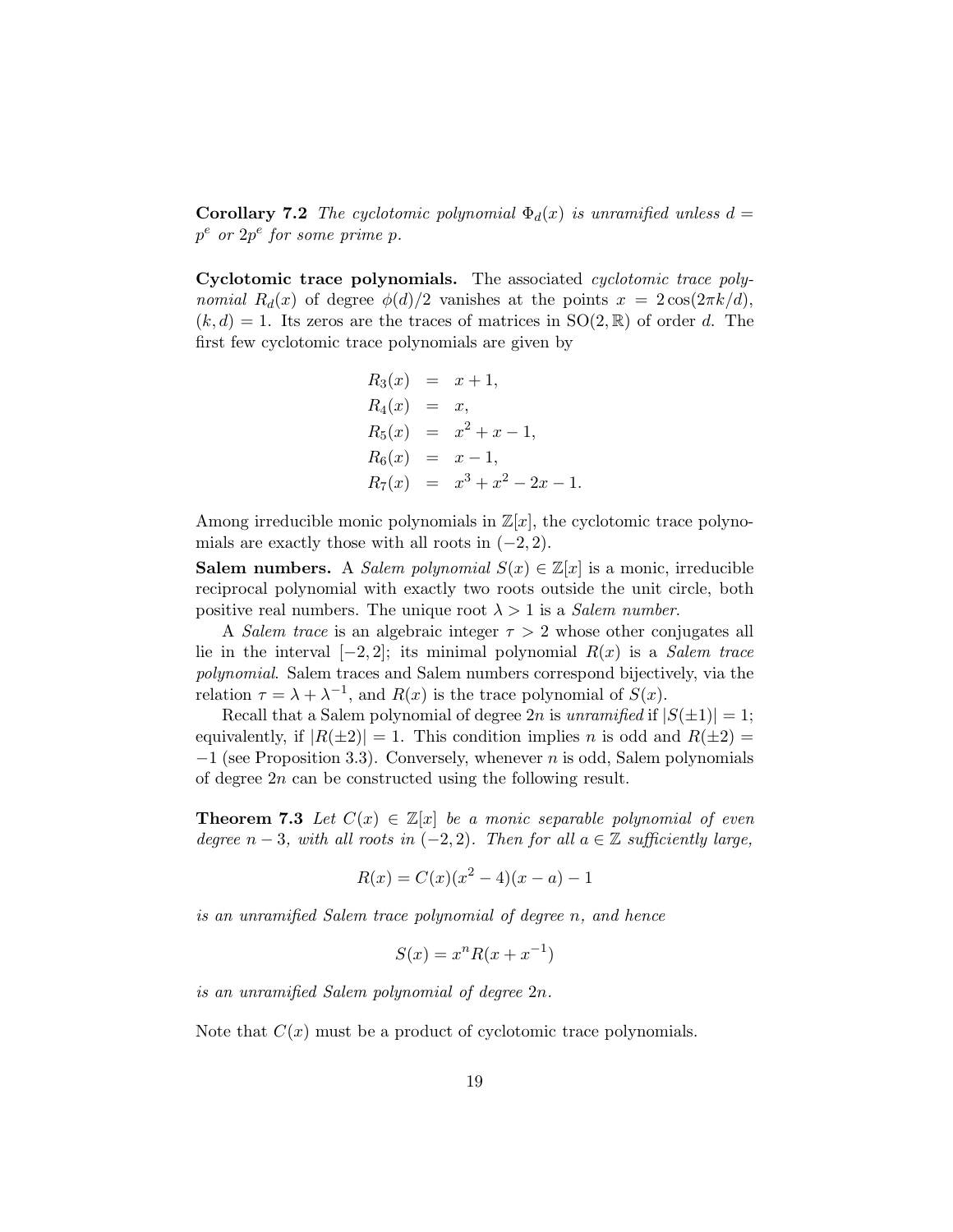

Figure 1. The graphs of  $y = C(x)(x^2 - 4)$  and  $y = 1/(x - a)$ .

**Proof.** Clearly  $n = \deg R(x)$ . We first show  $R(x)$  has  $n-1$  roots in  $(-2, 2)$ . Indeed, for  $a \gg 0$ , the roots in  $(-2, 2)$  are the solutions to the equation

$$
C(x)(x^{2}-4) = \frac{1}{x-a} \approx -\frac{1}{a} < 0.
$$

Inspecting the graphs of these functions, we see they cross at  $n-1$  points in  $(-2, 2)$ , near the  $n - 1$  roots of  $D(x) = C(x)(x^2 - 4)$  (see Figure 1). More precisely, the condition that  $C(x)$  has even degree implies  $D'(-2) < 0$ and  $D'(2) > 0$ , so the zeros of  $D(x)$  at the endpoints of  $[-2, 2]$  give rise to zeros of  $R(x)$  inside (−2, 2). The other roots of  $D(x)$  are simple and lie strictly inside of  $(-2, 2)$ , so they also give rise to roots of  $R(x)$  in  $(-2, 2)$ , by transversality.

Thus  $R(x)$  has  $n-1$  roots in  $(-2, 2)$ , and the remaining root lies near  $x = a \gg 0$ . By construction  $R(\pm 2) = -1$ , so  $R(x)$  is unramified. To complete the proof we need only check that  $R(x)$  is irreducible.

If  $R(x)$  is reducible, then one of its irreducible factors  $P(x)$  has all its roots in  $(-2, 2)$ , and hence is a cyclotomic trace polynomial. The set of such polynomials of given degree is finite. As  $a \to \infty$ , the roots of  $R(x)$  in (−2, 2) converge to those of  $D(x)$ , so eventually  $P(x)$  would have to divide  $C(x)$ . But  $R(x) = 1$  at the zeros of  $C(x)$ , so no factor of  $C(x)$  can be a factor of  $R(x)$ . Thus  $R(x)$  is irreducible for all a sufficiently large.

It follows that  $S(x) = x^n R(x + x^{-1})$  is also irreducible, and hence  $S(x)$ is an unramified Salem polynomial.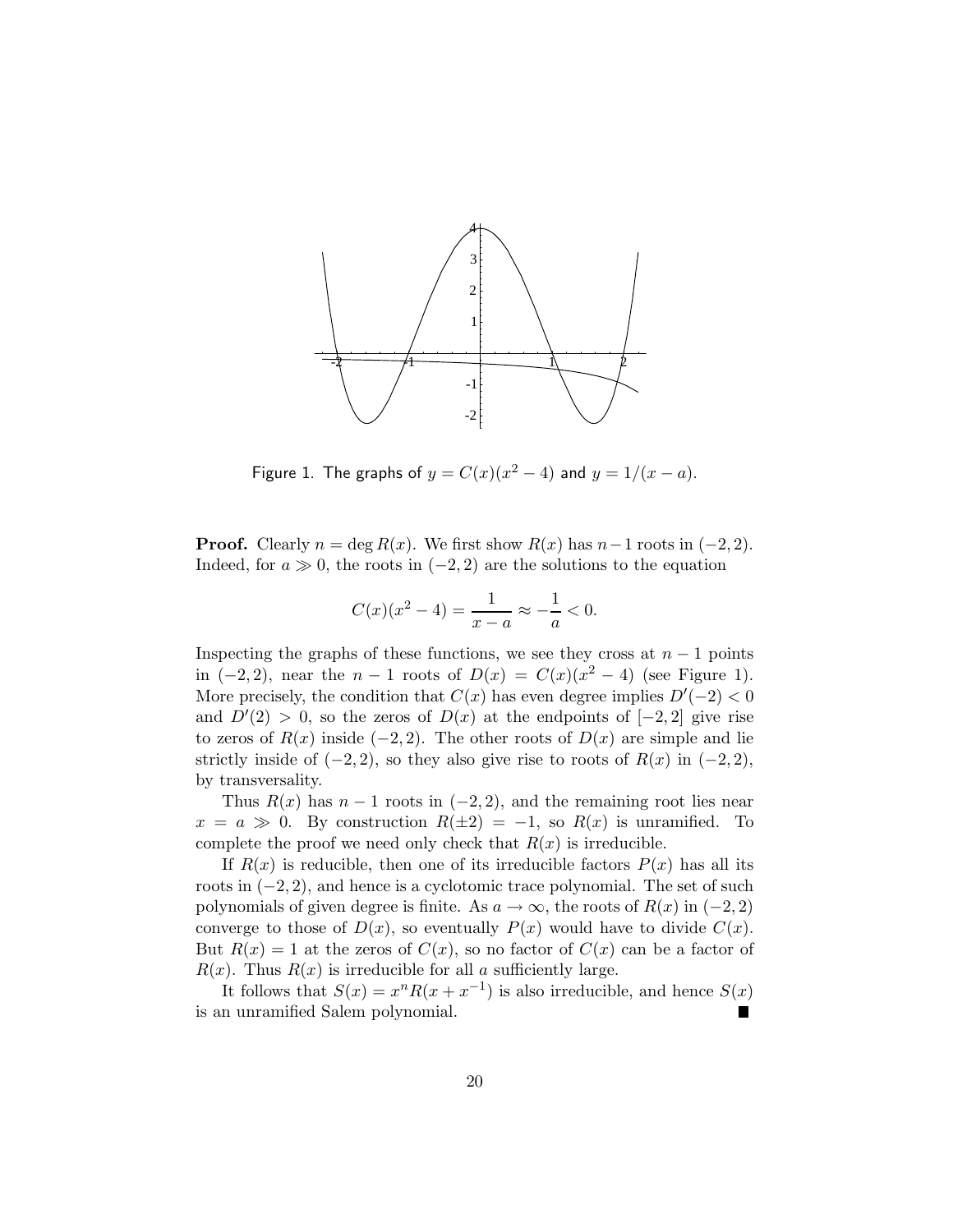Remark: double roots. It is not hard to see that Theorem 7.3 continues to hold if  $C(x)$  is allowed to have one or more double roots, so long as  $C''(x) > 0$  at each such root.

#### Examples.

1. Let  $C(x) = 1$ . Then  $R(x) = (x^2 - 4)(x - a) - 1$  is an unramified Salem trace polynomial for all  $a \geq 0$ . The corresponding Salem polynomials are given by:

$$
S(x) = x6 - ax5 - x4 + (2a - 1)x3 - x2 - ax + 1, \quad a \ge 0.
$$

These are the only unramified Salem polynomials of degree 6. The case  $a = 0$  corresponds to  $\lambda \approx 1.40127$ , the smallest Salem number of degree 6. By Theorem 1.2, these Salem polynomials all arise as characteristic polynomials of automorphisms  $F \in SO(H_{3,3})$ .

2. Let  $C(x) = (x+1)^2$ . Then  $R(x) = C(x)(x^2-4)(x-a) - 1$  is an unramified Salem trace polynomial for all  $a \geq 1$ . The case  $a = 1$ corresponds to the smallest known Salem number,  $\lambda \approx 1.17628$ , a root of Lehmer's polynomial (1.1). The corresponding degree 10 Salem polynomials  $S(x)$  can be realized by automorphisms of  $II_{9,1}$  and by automorphisms of  $II_{5,5}$ .

In fact, the six smallest known Salem numbers (which can be found in [B]) are all unramified, and the corresponding Salem trace polynomials all arise as special cases of Theorem 7.3.

3. Let  $C(x) = R_{17}(x)$ , where

$$
R_{17}(x) = 1 - 4x - 10x^{2} + 10x^{3} + 15x^{4} - 6x^{5} - 7x^{6} + x^{7} + x^{8}
$$

is the cyclotomic trace polynomial for the 17th roots of unity. Then  $R(x) = C(x)(x^2-4)(x-a) - 1$  is an unramified Salem trace polynomial for all  $a \geq 31$ . The corresponding Salem polynomials have degree 22 and arise from K3 surface automorphisms, according to Theorem 1.7.

**Proof of Theorem 1.6.** Let  $n \geq 3$  be an odd integer. We will show there exist infinitely many unramified Salem polynomials of degree 2n.

Writing  $n-3$  in base 2, we obtain exponents  $1 \leq k_1 < k_2 < \cdots < k_n$ such that  $n-3 = \sum_{i=1}^{n} 2^{k_i}$ . Let  $R_d(x)$  denote the cyclotomic trace polynomial for the primitive d roots of unity, let  $d_i = 2^{k_i+2}$  and let

$$
C(x) = R_{d_1}(x)R_{d_2}(x)\cdots R_{d_n}(x).
$$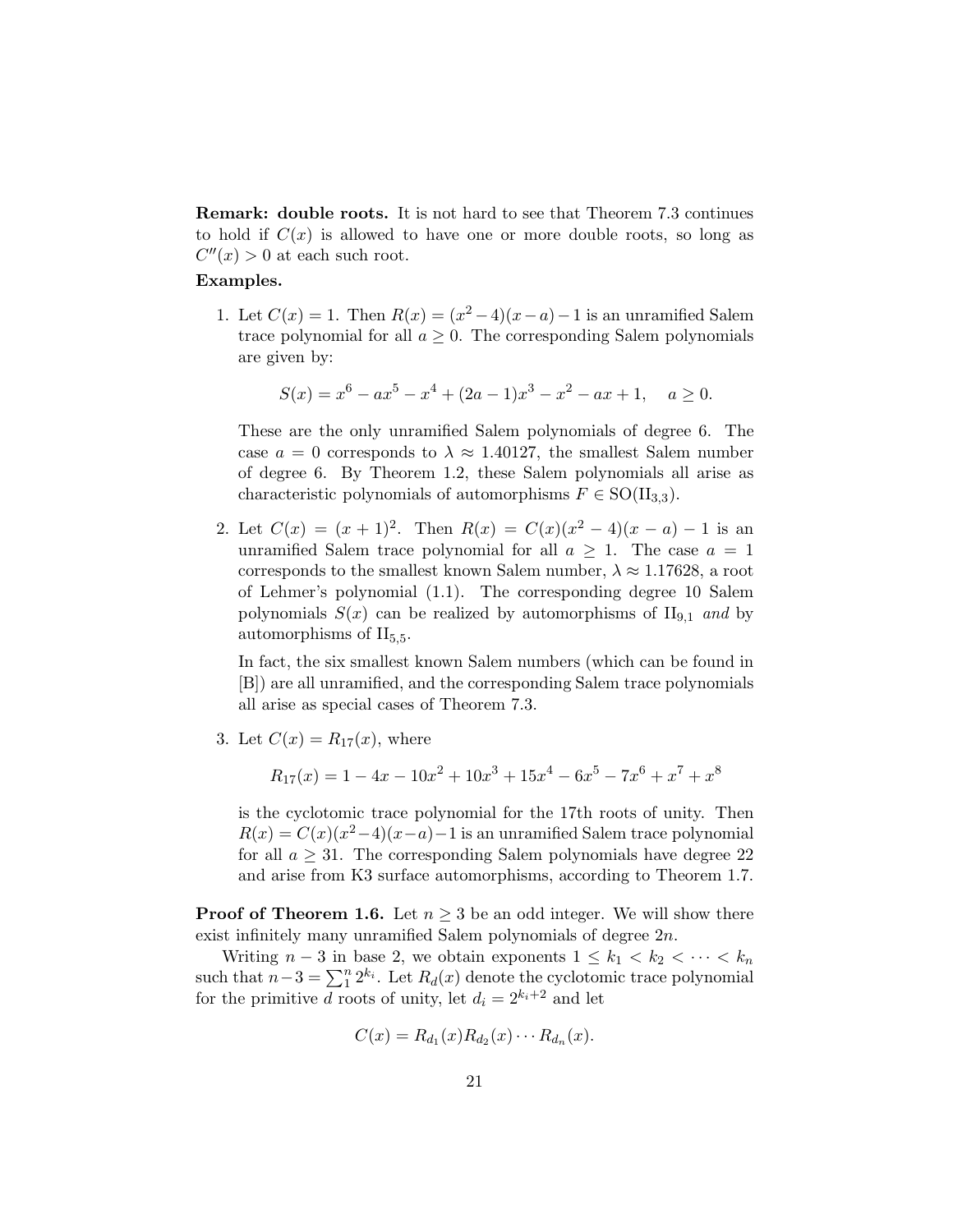(If  $n = 3$  we take  $C(x) = 1$ .)

Noting that  $\deg R_{2^k} = 2^{k-2}$ , we find  $\deg C(x) = n-3$ . Since the roots of  $R_d(x)$  lie in  $(-2, 2)$ , the same is true of the roots of  $C(x)$ . Moreover the roots of  $C(x)$  are simple since the  $d_i$  are distinct. Thus Theorem 7.3 provides infinitely many unramified Salem trace polynomials  $R(x)$  of degree n, and hence infinitely many unramified Salem polynomials of degree  $2n$ .

#### 8 K3 surfaces

In this section we prove Theorem 1.7, showing in particular that every unramified degree 22 Salem polynomial arises as the characteristic polynomial of  $f^*|H^2(X)$  for an automorphism  $f: X \to X$  of a complex K3 surface X.

The pair  $(X, f)$  is synthesized from a lattice automorphism  $(L, F)$ .

**Theorem 8.1** Let  $F: L \to L$  be an automorphism of an even, unimod*ular lattice of signature* (3,19)*. Suppose*  $S(x) = \det(xI - F)$  *is a Salem polynomial. Then there is:*

- *A K3 surface automorphism*  $f: X \to X$ *, and*
- An isomorphism of lattices  $\iota: L \to H^2(X,\mathbb{Z})$ , making the diagram

$$
L \xrightarrow{F} L
$$
  
\n
$$
\iota \downarrow \qquad \iota \downarrow
$$
  
\n
$$
H^2(X, \mathbb{Z}) \xrightarrow{f^*} H^2(X, \mathbb{Z})
$$

*commute.*

See [Mc, Theorem 3.4]; the proof is based on the Torelli theorem and surjectivity of the period mapping.

**Proof of Theorem 1.7.** By Theorem 2.2, there is an  $F \in SO_{3,19}(\mathbb{R})$  with characteristic polynomial  $S(x)$  such that for  $\tau = \delta + \overline{\delta}$ , the sum of eigenspaces

$$
E_{\tau} = V_{\delta} \oplus V_{\overline{\delta}} \subset \mathbb{C}^{3+19}
$$

has signature  $(2, 0)$ . By Theorem 1.3 there is an even, unimodular lattice  $L \subset \mathbb{R}^{3+19}$  preserved by F. Applying Theorem 8.1 above, we obtain a K3 surface automorphism f with  $S(x) = \det(xI - f^*|H^2(X))$ , compatible with an isomorphism  $\iota: L \to H^2(X, \mathbb{Z})$ .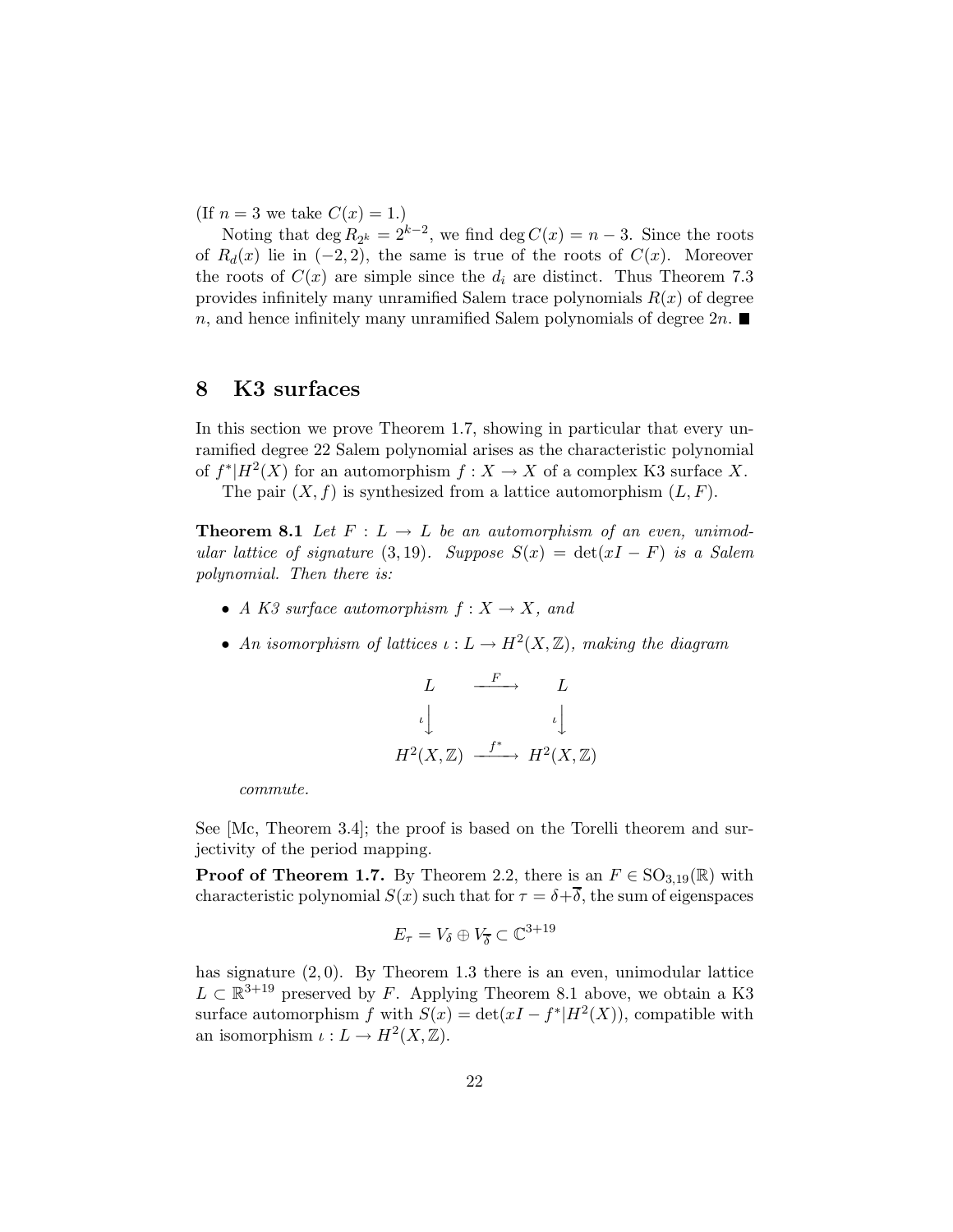Since

$$
Q = H^{2,0}(X) \oplus H^{0,2}(X) \subset H^2(X, \mathbb{C})
$$

is the unique  $f^*$ -invariant subspace defined over  $\mathbb R$  with signature  $(2,0)$ , the map  $\iota \otimes \mathbb{C} : L \otimes \mathbb{C} \to H^2(X, \mathbb{C})$  sends  $E_{\tau}$  to Q. Thus  $f^*$  acts on  $H^{2,0}(X)$ by multiplication by  $\delta$  or  $\overline{\delta}$ . In the latter case, we can replace X and f with their complex conjugates to change  $\overline{\delta}$  to  $\delta$ . П

**Proof of Corollary 1.8.** Let  $S(x)$  be an unramified degree 22 Salem number of trace t. We must show  $t \ge -2$ .

Let  $f: X \to X$  be a K3 surface automorphism with characteristic polynomial  $S(x)$ , furnished by the preceding result. Then the Lefschetz number of  $f$  is given by

$$
L(f) = \text{Tr}(f^*|H^0(X) \oplus H^2(X) \oplus H^4(X)) = 2 + t.
$$

Since  $S(x)$  irreducible,  $f^*$  $|H^2(X, \mathbb{Q})$  is also irreducible and thus

$$
Pic(X) = H^{1,1}(X) \cap H^2(X, \mathbb{Z}) = (0).
$$

Every K3 surface is Kähler, so the vanishing of  $Pic(X)$  implies the only proper subvarieties of  $X$  are finite sets of points. In particular, the fixedpoints of  $f$  are isolated, so their total number (counted with multiplicity) is  $L(f)$ . Since f is holomorphic, every fixed-point has positive multiplicity, and thus  $2 + t > 0$ .

## A Appendix: Orthogonal automorphisms over a general field

Let  $k_0$  be any field with  $char(k_0) \neq 2$ . This Appendix reviews the classification of automorphisms of even-dimensional orthogonal spaces over  $k_0$ , extending the results over  $\mathbb R$  given in §2.

An *orthogonal space* V of dimension  $2n$  over  $k_0$  is a vector space equipped with a non-degenerate inner product  $\langle v, w \rangle \in k_0$ . Let SO(V) denote the group of  $k_0$ -linear maps  $T: V \to V$  with  $\det(T) = 1$  preserving the inner product. As in the real case, we have:

**Proposition A.1** *The characteristic polynomial*  $S(x) = det(xI - F) \in$  $k_0[x]$  *of any*  $F \in SO(V)$  *is a reciprocal polynomial.*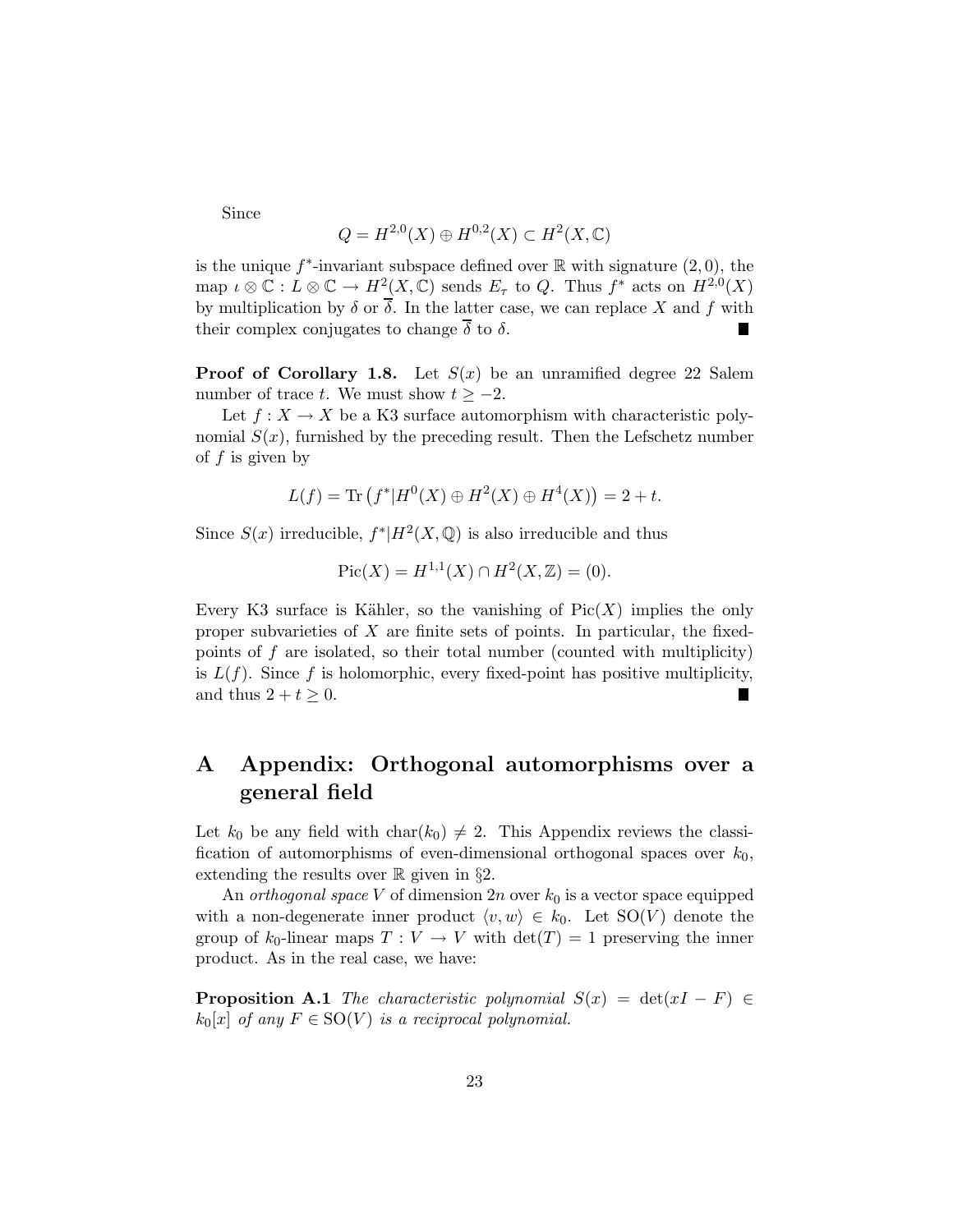**Proof.** The polynomial  $S(x) = \sum a_i x^i$  is reciprocal if and only if  $a_i = a_{2n-i}$ for all  $i$ . To see this identity, note that

$$
a_{2n-i} = (-1)^i \operatorname{Tr}(\wedge^i F).
$$

The bilinear form on  $V$  gives rise to a natural isomorphism between the representations  $\wedge^i V$  and  $\wedge^{2n-i} V$  of SO(V), and thus  $a_i = a_{2n-i}$ .

**Equivalent automorphisms.** Our goal is to classify pairs  $(V, F)$  of orthogonal spaces equipped with automorphisms  $F \in SO(V)$ .

Let us say  $(V, F)$  and  $(V', F')$  are *equivalent* if there is an isometry I :  $V \rightarrow V'$  (a  $k_0$ -linear isomorphism preserving the inner product) such that the diagram

$$
V \xrightarrow{F} V
$$

$$
I \downarrow \qquad I \downarrow
$$

$$
V' \xrightarrow{F'} V'
$$

commutes. Equivalent pairs have the same characteristic polynomial.

**Separable polynomials.** A monic degree d polynomial  $P(x) \in k_0[x]$  is *separable* if it has d distinct roots in the algebraic closure  $\overline{k}_0$  of  $k_0$ . For such a polynomial, the algebra  $A = k_0[x]/P(x)$  is a product of finite separable field extensions  $A_1 \times \cdots \times A_m$  of  $k_0$ , one for each irreducible factor of  $P(x)$ . The trace map  $\text{Tr}_{k_0}^A: A \to k_0$  agrees with the sum of the trace maps for each factor  $A_i/k_0$ .

A key property of the algebra A, which we will use below, is that the trace form is non-degenerate; that is, we have an isomorphism

$$
A \cong \text{Hom}_{k_0}(A, k_0) \quad \text{by} \quad \alpha \mapsto \psi_\alpha(\beta) = \text{Tr}_{k_0}^A(\alpha \beta).
$$

This follows from the corresponding fact for the separable extensions  $A_i/k_0$ . Classification. In this section we assume:

•  $S(x) \in k_0[x]$  is a monic, *separable* reciprocal polynomial of degree  $2n$ .

As usual we can associate to  $S(x)$  its degree n trace polynomial  $R(x)$ , satisfying  $S(x) = x^n R(x + x^{-1})$ ; it is also separable.

Let  $K/k$  be the corresponding extension of algebras, where  $K = k_0[x]/S(x)$ ,  $k = k_0[y]/R(y)$  and  $y = x + x^{-1}$ . As remarked above, K and k are products of separable field extensions of  $k_0$ .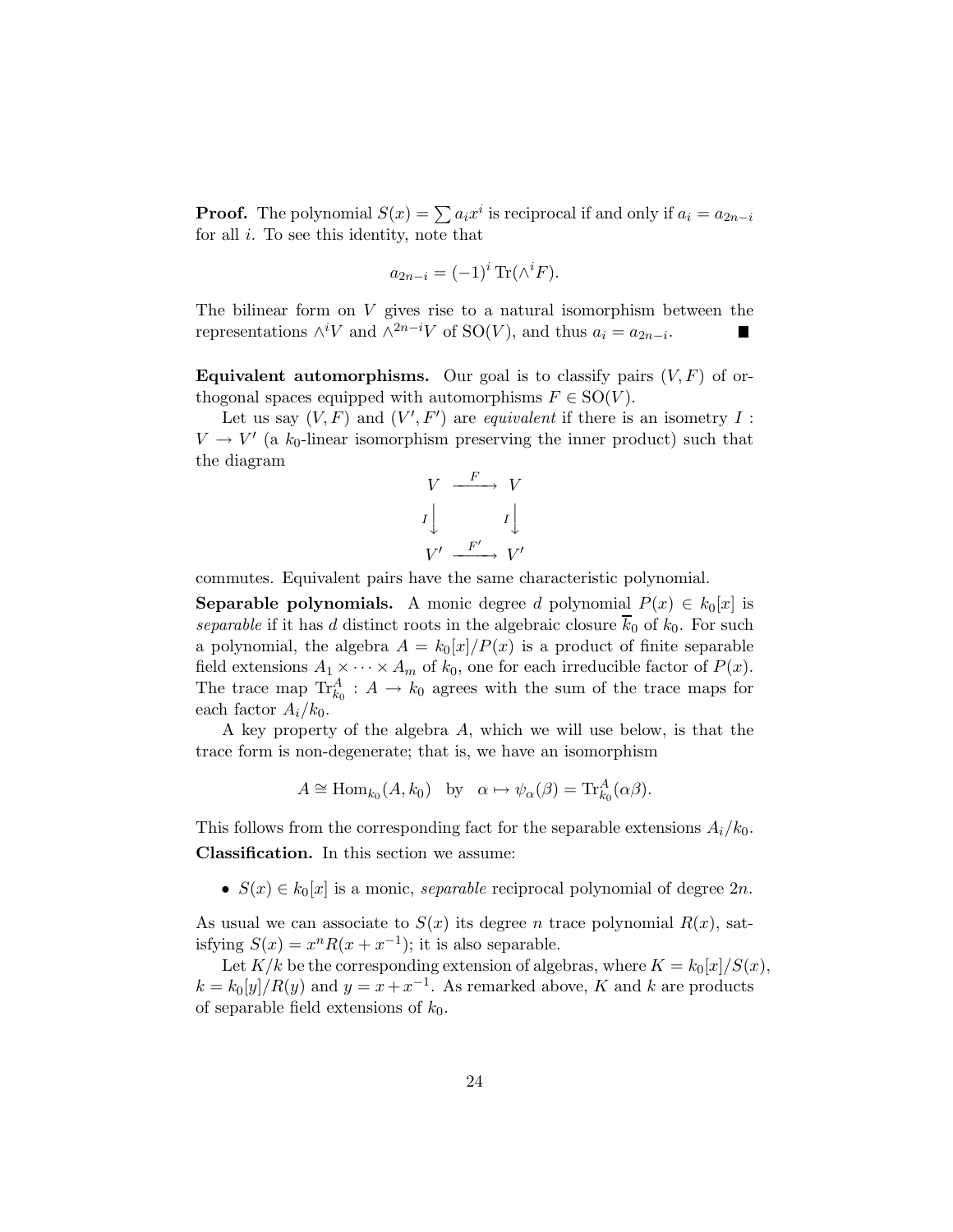The 'Galois group' of  $K/k$  is generated by the automorphism satisfying  $u(x) = x^{-1}$ , and for  $\alpha \in K$  we write  $\overline{\alpha} = u(\alpha)$ . Let  $N = N_k^K : K \to k$  be the norm map, given by

$$
N(\alpha) = \alpha \overline{\alpha}.
$$

Our main result determines the structure of the space

 $V(S) = \{ (V, F) : F : V \to V \text{ is an orthogonal automorphism over } k_0$ with  $\det(xI - F) = S(x)$ /(equivalence).

**Theorem A.2** *Given a monic separable reciprocal polynomial*  $S(x) \in k_0[x]$ , *there is a natural bijection between*  $V(S)$  *and the 2-group* 

$$
coker(N) = k^* / N(K^*).
$$

For any  $(V, F)$  in  $V(S)$ , the centralizer  $Z(V, F)$  of F in  $O(V)$  is naturally *isomorphic to the abelian group*

$$
\ker(\mathbf{N}) = \{\lambda \in K^* : \lambda \overline{\lambda} = 1\}.
$$

**Proof.** Given  $\xi \in k^*$ , let  $V_{\xi} = K$  equipped with the  $k_0$ -valued inner product

$$
\langle \alpha, \beta \rangle_{\xi} = \text{Tr}_{k_0}^K(\xi \alpha \overline{\beta}).
$$

Then we have  $(V_{\xi}, f) \in \mathcal{V}(S)$ , where  $f: K \to K$  is given by  $f(\alpha) = x\alpha$ .

If  $\xi, \lambda \in k^*$  are related by  $\xi = \lambda N(\delta)$ ,  $\delta \in K^*$ , then the map  $I: K \to K$ given by  $I(\alpha) = \delta \alpha$  is an isometry between  $(V_{\xi}, f)$  and  $(V_{\lambda}, f)$ . Thus we obtain a well-defined map

$$
\phi: k^*/\operatorname{N}(K^*) \to \mathcal{V}(S),
$$

given by  $\phi(\xi) = (V_{\xi}, f)$ .

Conversely, suppose  $I: V_{\xi} \to V_{\lambda}$  is an isometry giving an equivalence between  $(V_{\xi}, f)$  and  $(V_{\lambda}, f)$ . Then I is  $k_0$ -linear; moreover,  $I(x\alpha) = xI(\alpha)$ , and thus I is K-linear. That is, upon identifying  $V_{\xi}$  and  $V_{\lambda}$  with K, there exists a  $\delta \in K^*$  such that  $I(\alpha) = \delta \alpha$ . Therefore we have:

$$
\mathrm{Tr}^K_{k_0}(\xi\alpha\overline{\beta})=\mathrm{Tr}^K_{k_0}(\lambda\delta\overline{\delta}\alpha\overline{\beta})
$$

for all  $\alpha, \beta \in K$ . Since the trace form establishes an isomorphism between K and  $\text{Hom}_{k_0}(K, k_0)$ , we conclude that  $\xi = \lambda N(\delta)$ . Thus  $\phi$  is *injective*.

We now show  $\phi$  is *surjective*. Given  $(V, F) \in V(S)$ , we can make V into a 1-dimensional vector space over  $K = k_0[x]/S(x)$  by setting  $\alpha(x) \cdot v =$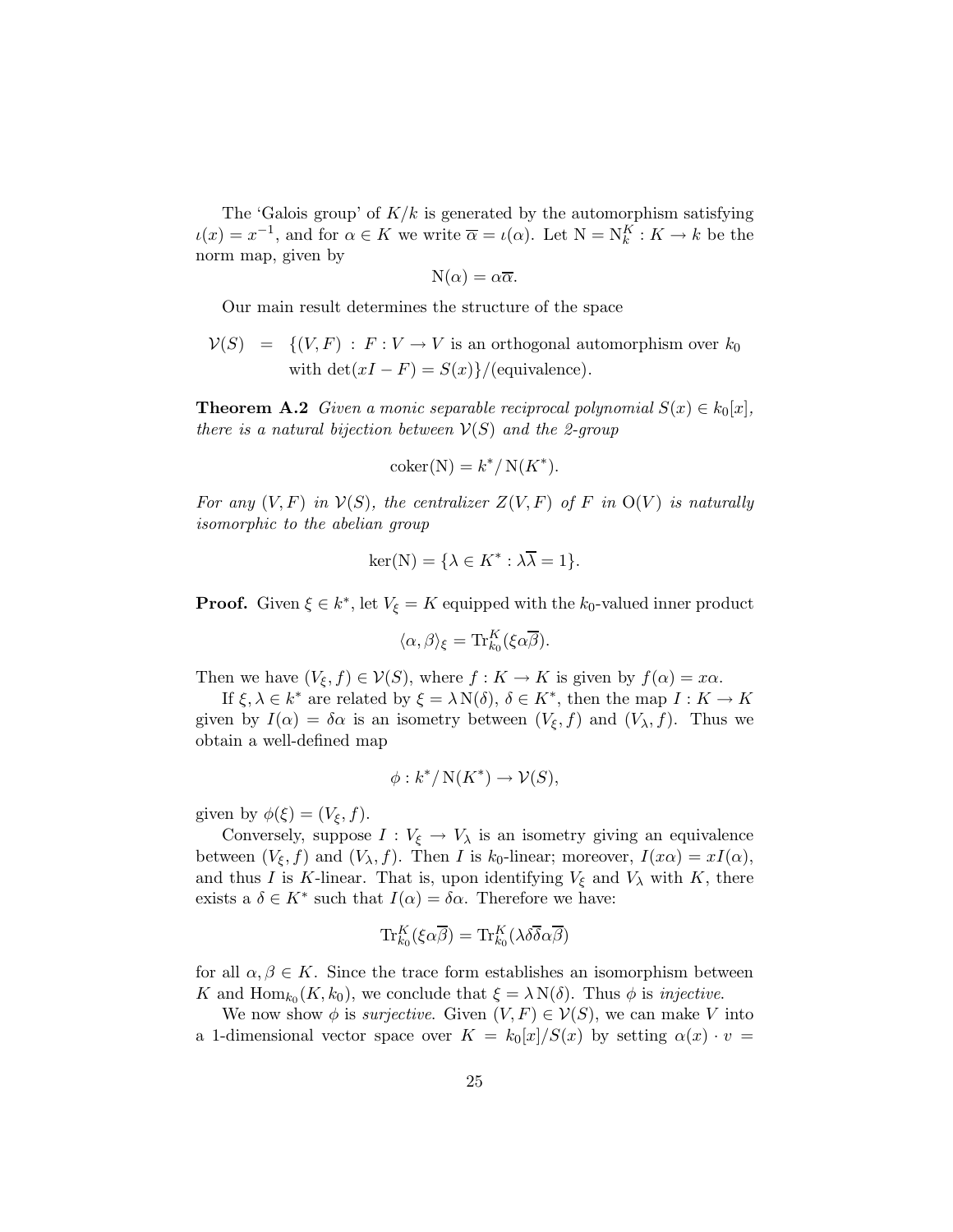$\alpha(F)(v)$ . Choosing a basis, we obtain an identification between V and K such that  $F(\alpha) = x\alpha$ . Under this identification, there is a unique element  $\xi \in K^*$  such that

$$
\langle 1, \beta \rangle_V = \text{Tr}_{k_0}^K(\xi \overline{\beta})
$$

for all  $\beta \in K$ . (Here again we use the fact that the trace form identifies K with  $\text{Hom}_{k_0}(K, k_0)$ .) Since the inner product on V is F-invariant, we have

$$
\langle x^i, \beta \rangle_V = \langle 1, x^{-i} \beta \rangle_V = \text{Tr}_{k_0}^K(\xi x^i \overline{\beta})
$$

for all  $i$ , and thus

$$
\langle \alpha, \beta \rangle_V = \text{Tr}_{k_0}^K(\xi \alpha \overline{\beta}) = \langle \alpha, \beta \rangle_{\xi}
$$

for all  $\alpha, \beta \in K$ . Moreover we have  $\xi \in k$  because  $\langle \alpha, \beta \rangle_V = \langle \beta, \alpha \rangle_V$ , and  $\xi \in k^*$  because the inner product is non-degenerate. Thus  $(V, F)$  is equivalent to  $(V_{\xi}, f)$ ,  $\xi \in k^*$ , and therefore  $\phi$  is surjective.

Finally we observe that for  $(V, F) \cong (V_{\xi}, f)$ , the centralizer of  $(V, F)$  in  $GL(V)$  can be identified with  $K^*$ , and thus the centralizer of  $(V, F)$  in  $O(V)$ can be identified with the elements  $\lambda \in K^*$  such that

$$
\langle \lambda \alpha, \lambda \beta \rangle_{\xi} = \langle \alpha, \lambda \overline{\lambda} \beta \rangle_{\xi} = \langle \alpha, \beta \rangle_{\xi}
$$

for all  $\alpha, \beta \in K$ . But this condition holds iff  $\lambda \overline{\lambda} = 1$ , and thus  $Z(V, F)$  is isomorphic to the kernel of the norm map  $N: K^* \to k^*$ .

**Real polynomials.** As an example, suppose  $k_0 = \mathbb{R}$ . Then in  $\mathbb{R}[x]$  the trace polynomial  $R(x)$  factors as a product of r linear and c irreducible quadratic polynomials, where  $r + 2c = n$ . Let  $r = t + u$  where t is the number of roots of  $R(x)$  in the interval  $(-2, 2)$ . Then we have

$$
k \cong \mathbb{R}^t \oplus \mathbb{R}^u \oplus \mathbb{C}^c
$$
 and  $K \cong \mathbb{C}^t \oplus \mathbb{R}^{2u} \oplus \mathbb{C}^{2c}$ .

Therefore  $k^*/N(K^*) = (\mathbb{R}^*)^t/N(\mathbb{C}^*)^t = \langle \pm 1 \rangle^t$ . This group parameterizes the possible *sign invariants*  $\epsilon_F$  introduced in §2.

**The discriminant.** We conclude by showing that the discriminant of the quadratic space  $V/k_0$  is determined by the characteristic polynomial of F.

The *determinant* of a non-degenerate orthogonal space V over  $k_0$  is defined by choosing a basis  $(v_1, \ldots, v_n)$  for V and setting

$$
\det(V) \equiv \det(\langle v_i, v_j \rangle) \quad \text{in} \quad k_0^*/(k_0^*)^2.
$$

If V has dimension 2n, we define its *discriminant* by

$$
disc(V) \equiv (-1)^n det(V)
$$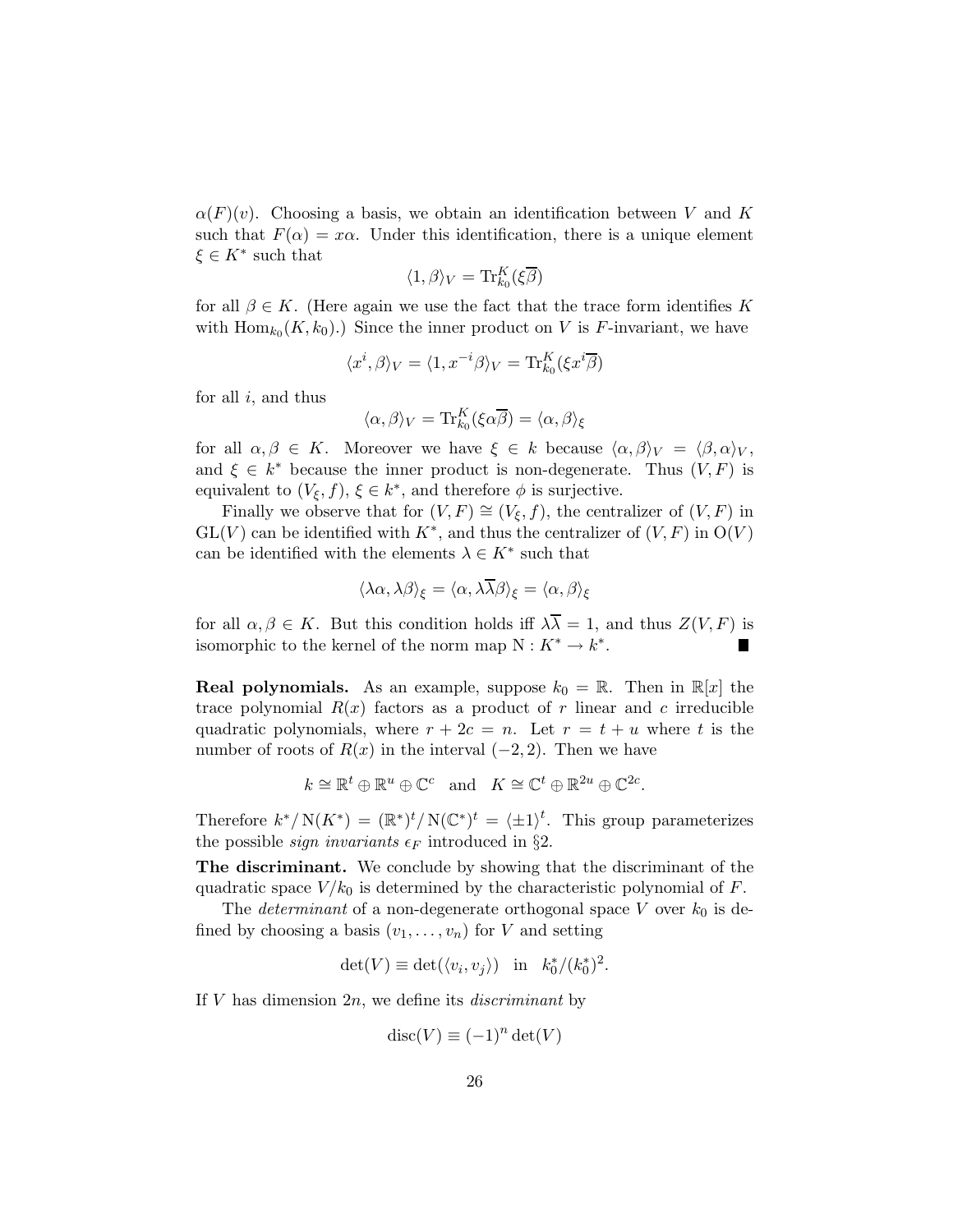as a class in  $k_0^*/(k_0^*)^2$ . The sign is chosen so that the discriminant of a split orthogonal space of dimension  $2n$  (i.e., one with an isotropic subspace of dimension *n*) is a square in  $k_0^*$ .

**Proposition A.3** *Let*  $F \in SO(V)$  *be an orthogonal transformation with separable, reciprocal, characteristic polynomial*  $S(x)$  *of degree* 2*n.* Then the *discriminant of* V *is given by*

$$
disc(V) = (-1)^n S(1)S(-1)
$$

*as a class in*  $k_0^*/(k_0^*)^2$ .

**Proof.** We have seen that  $(V, F)$  is equivalent to  $(\underline{V_{\xi}}, f)$  for some  $\xi \in k^*$ , where  $V_{\xi} = K$  with inner product  $\langle \alpha, \beta \rangle_{\xi} = \text{Tr}_{k_0}^{K}(\xi \alpha \overline{\beta})$ , and  $f(\alpha) = x\alpha$ .

As an orthogonal space over  $k_0$ , the space  $V_{\xi}$  is a direct sum of two n-dimensional subspaces:

$$
V_{\xi} = K = k \oplus k^{\perp} = k \oplus k \cdot (x - x^{-1}).
$$

Here k and  $k^{\perp}$  are the +1 and -1 eigenspaces of the Galois automorphism of  $K/k$ , which acts by isometry. Therefore

$$
\det(V_{\xi}) = \det(k)\det(k^{\perp}) = \det(k)^{2} \cdot N_{k_{0}}^{K}(x - x^{-1}) \equiv N_{k_{0}}^{K}(x - x^{-1})
$$

modulo  $(k_0^*)^2$ . But the norm of x is 1, so we have

$$
N_{k_0}^K(x - x^{-1}) = N(x^2 - 1) = N(x - 1)N(x + 1) = S(-1)S(1).
$$

Taking into account the sign convention, we obtain disc(V) = disc(V<sub> $\epsilon$ </sub>) =  $(-1)^nS(-1)S(1).$ 

Notes. Many of the results reviewed above are also discussed in [Mil].

#### References

- [Art] E. Artin. *Geometric Algebra*. Wiley Interscience, 1988. Reprint of the 1957 original.
- [Ba1] E. Bayer-Fluckiger. Definite unimodular lattices having an automorphism of given characteristic polynomial. *Comment. Math. Helv.* 59(1984), 509–538.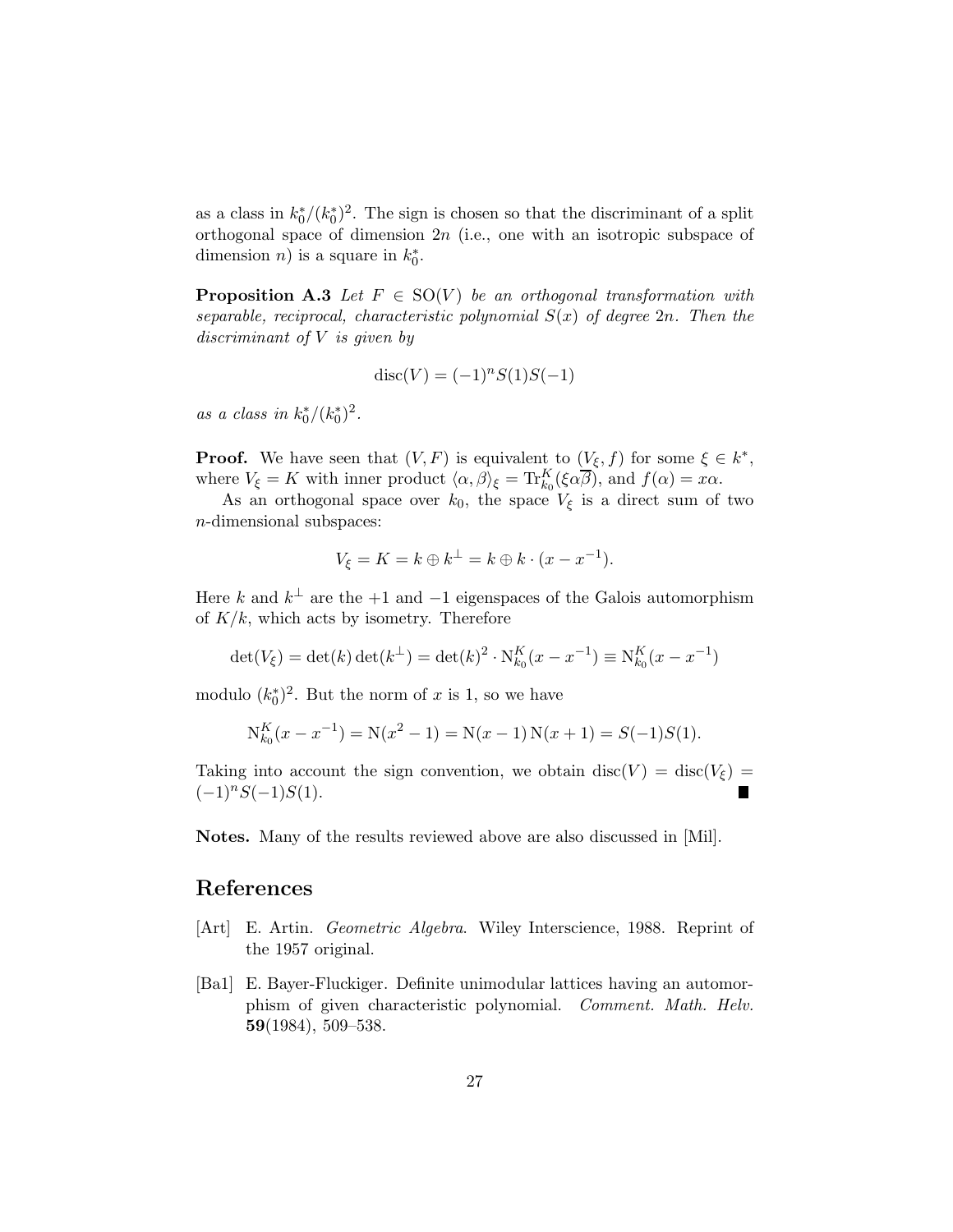- [Ba2] E. Bayer-Fluckiger. Lattices and number fields. In *Algebraic Geometry: Hirzebruch 70 (Warsaw, 1998)*, pages 69–84. Amer. Math. Soc., 1999.
- [Bor] R. E. Borcherds. Coxeter groups, Lorentzian lattices, and K3 surfaces. *Internat. Math. Res. Notices* 19(1998), 1011–1031.
- [B] D. Boyd. Small Salem numbers. *Duke Math. J.* 44(1977), 315–328.
- [CoS] J. H. Conway and N. J. A. Sloane. *Sphere Packings, Lattices and Groups*. Springer-Verlag, 1999.
- [FT] A. Fröhlich and M. J. Taylor. *Algebraic Number Theory*. Cambridge University Press, 1993.
- [FH] W. Fulton and J. Harris. *Representation Theory*. Springer-Verlag, 1991.
- [Hir] E. Hironaka. The Lehmer polynomial and pretzel links. *Canad. Math. Bull.* 44(2001), 440–451.
- [Kn] M.-A. Knus. *Quadratic and Hermitian Forms over Rings*. Springer-Verlag, 1991.
- [La] S. Lang. *Algebraic Number Theory*. Addison-Wesley, 1970.
- [Mc] C. McMullen. Dynamics on K3 surfaces: Salem numbers and Siegel disks. *J. reine angew. Math.* 545(2002), 201–233.
- [Mil] J. Milnor. On isometries of inner product spaces. *Invent. math.* 8(1969), 83–97.
- [MH] J. Milnor and D. Husemoller. *Symmetric Bilinear Forms*. Springer, 1973.
- [Rol] D. Rolfsen. *Knots and Links*. Publish or Perish, Inc., 1976.
- [Ser] J. P. Serre. *A Course in Arithmetic*. Springer-Verlag, 1973.
- [Smy] C. J. Smyth. Salem numbers of negative trace. *Math. Comp.* 69(2000), 827–838.
- [Ta] J. Tate. Global class field theory. In J. W. S. Cassels and A. Fröhlich, editors, *Algebraic Number Theory*, pages 162–203. Academic Press Inc., 1986. Reprint of the 1967 original.